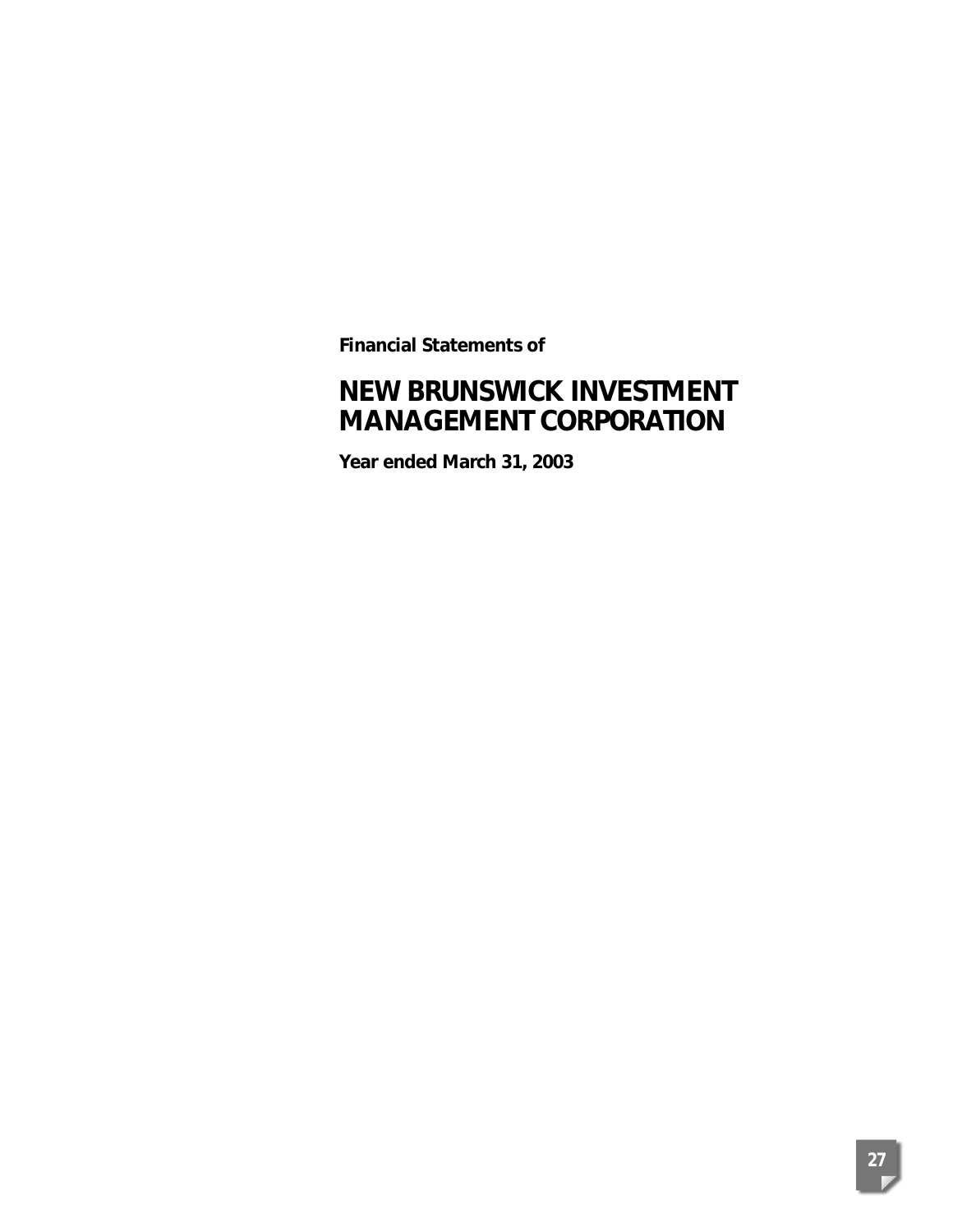# **MANAGEMENT RESPONSIBILITIES FOR FINANCIAL REPORTING**

The Financial Statements of the New Brunswick Investment Management Corporation are the responsibility of the management of the Corporation. They have been approved by its Board of Directors.

Management prepared the financial statements in accordance with generally accepted accounting principles.

The New Brunswick Investment Management Corporation maintains books of account, systems of information and systems of financial and management control which provide reasonable assurance that accurate financial information is available, that assets are protected and that resources are managed efficiently.

The Board of Directors oversees financial reporting through its Audit Committee. The committee reviews matters related to accounting, auditing, internal control systems, the financial statements and report of the external auditors.

*Dan Goguen* Vice-President, Finance and Administration

*E. L. MacKinnon* President and Chief Executive Officer

# **AUDITORS' REPORT To the Directors of New Brunswick Investment Management Corporation**

We have audited the statement of financial position of New Brunswick Investment Management Corporation as at March 31, 2003 and the statement of revenue and expenses for the year then ended. These financial statements are the responsibility of the Corporation's management. Our responsibility is to express an opinion on these financial statements based on our audit.

We conducted our audit in accordance with Canadian generally accepted auditing standards. Those standards require that we plan and perform an audit to obtain reasonable assurance whether the financial statements are free of material misstatement. An audit includes examining, on a test basis, evidence supporting the amounts and disclosures in the financial statements. An audit also includes assessing the accounting principles used and significant estimates made by management, as well as evaluating the overall financial statement presentation.

In our opinion, these financial statements present fairly, in all material respects, the financial position of the Corporation as at March 31, 2003 and the results of its operations and its cash flows for the year then ended in accordance with Canadian generally accepted accounting principles.



KPMG4P

Chartered Accountants

Fredericton, NB, Canada April 15, 2003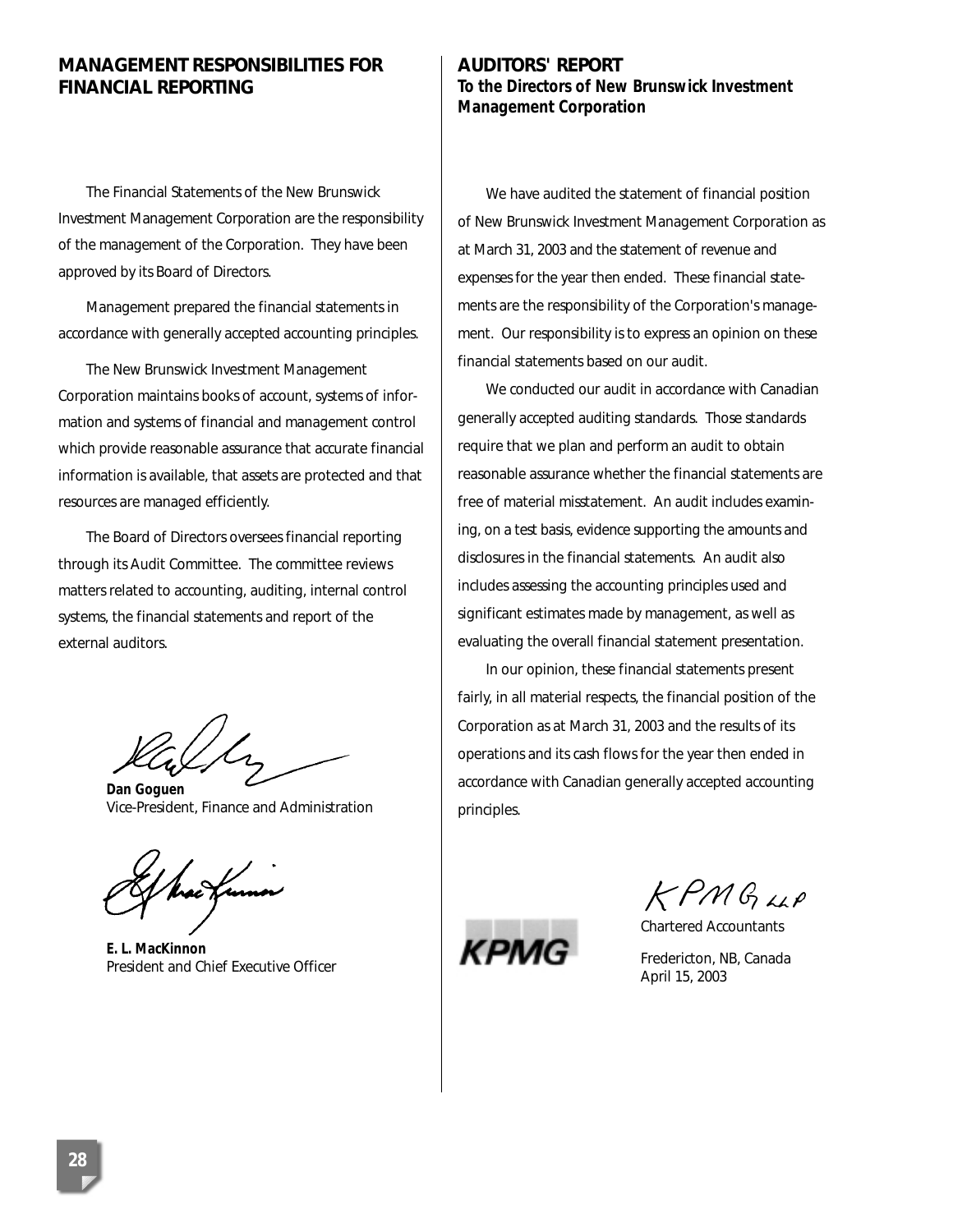# **NEW BRUNSWICK INVESTMENT MANAGEMENT CORPORATION Financial Statements**

Year ended March 31, 2003

|                                   | Page |
|-----------------------------------|------|
| Statement of Financial Position   | 30   |
| Statement of Revenue and Expenses | -31  |
| Notes to Financial Statements     | -32  |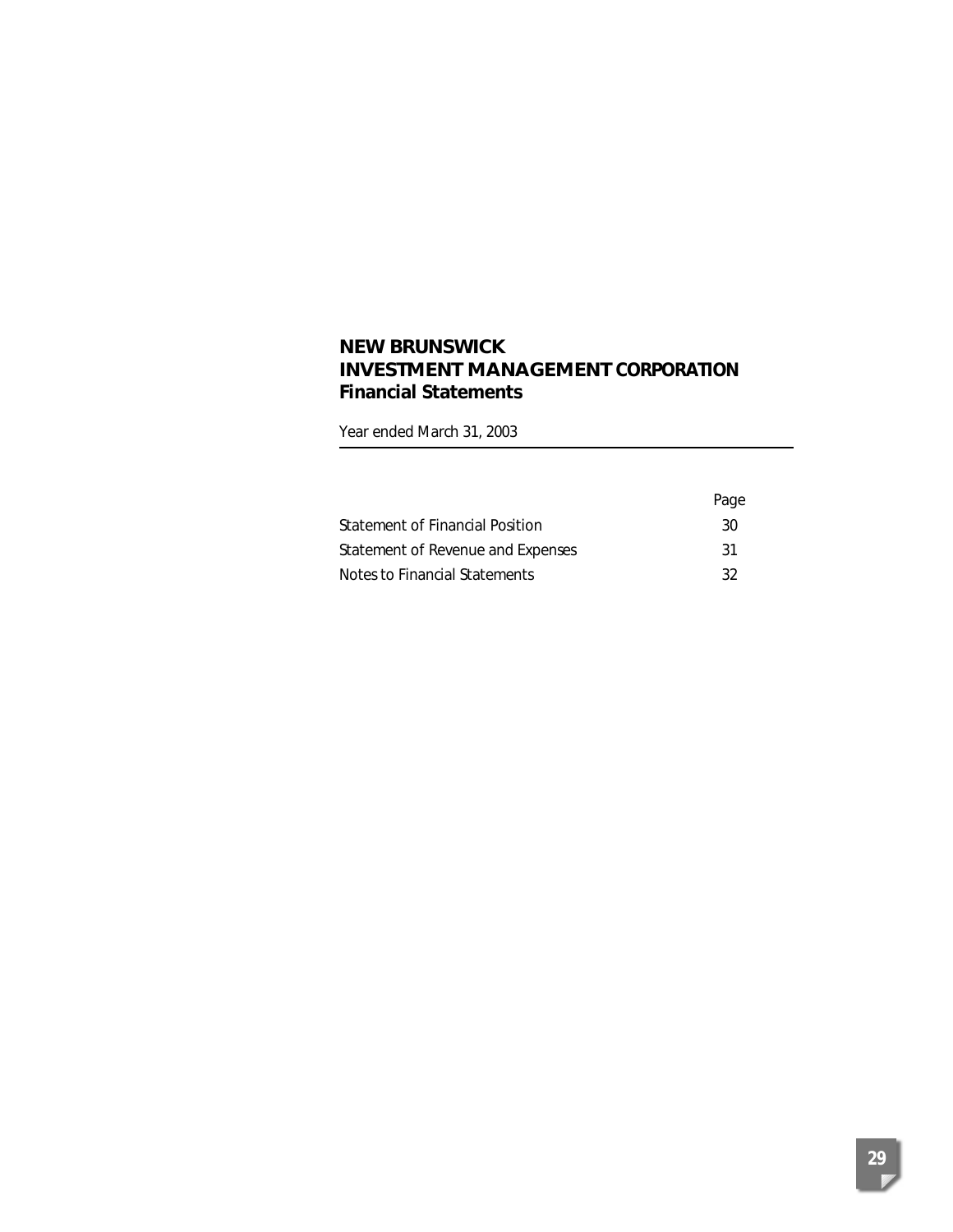# **Statement of Financial Position**

March 31, 2003, with comparative figures for 2002

|                                                  | 2003         | 2002         |
|--------------------------------------------------|--------------|--------------|
| <b>Assets</b>                                    |              |              |
| Current assets:                                  |              |              |
| Cash                                             | \$<br>10,507 | \$<br>10,858 |
| Accounts receivable, Pension Funds               | 976,396      | 1,112,864    |
| Prepaid expenses                                 | 226,189      | 149,527      |
|                                                  | 1,213,092    | 1,273,249    |
| Capital assets (note 3)                          | 383,702      | 412,293      |
|                                                  | \$1,596,794  | \$1,685,542  |
| <b>Liabilities and Deferred Contributions</b>    |              |              |
| <b>Current liabilities:</b>                      |              |              |
| Accounts payable and accrued liabilities         | \$1,147,152  | \$1,172,427  |
| <b>Harmonized Sales Tax</b>                      | 65,940       | 100,822      |
|                                                  | 1,213,092    | 1,273,249    |
| Deferred contributions related to capital assets | 383,702      | 412,293      |
| Commitment (note 4)                              |              |              |
|                                                  | \$1,596,794  | \$1,685,542  |

See accompanying notes to financial statements.

Approved on behalf of the Board:

(nuufill  $\sim$ 

f hackuma

Chairman of the Board **President and Chief Executive Officer** President and Chief Executive Officer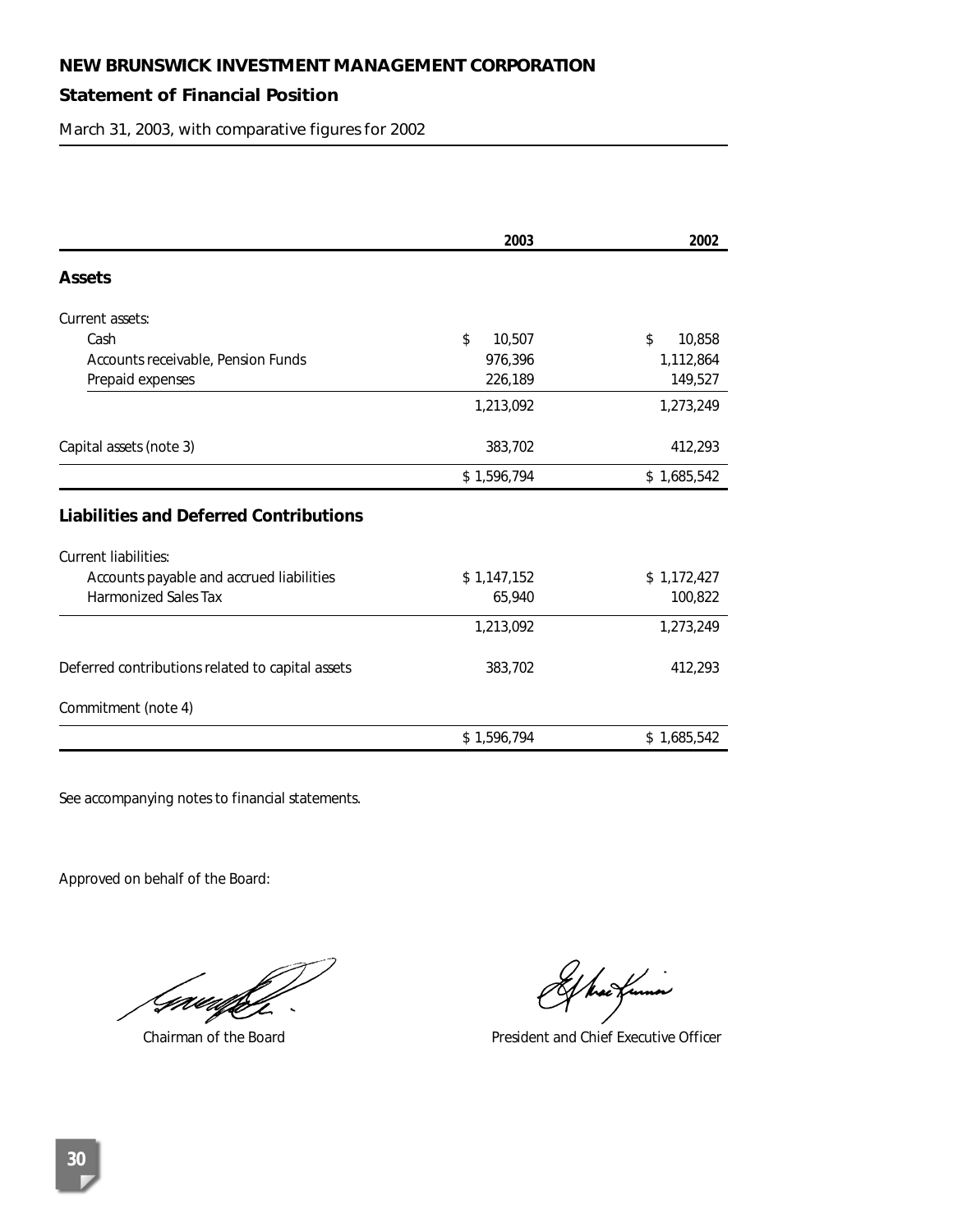# **Statement of Revenue and Expenses**

Year ended March 31, 2003, with comparative figures for 2002

|                                                | 2003            | 2002            |
|------------------------------------------------|-----------------|-----------------|
| Revenue:                                       |                 |                 |
| Fees:                                          |                 |                 |
| Public Service Superannuation Fund             | 3,784,711<br>\$ | 3,307,591<br>\$ |
| <b>Teachers' Pension Fund</b>                  | 3,480,007       | 3,108,129       |
| Judges' Superannuation Fund                    | 26,998          | 24,390          |
| Amortization of deferred contributions related |                 |                 |
| to capital assets                              | 166,310         | 130,319         |
| Other                                          | 4,424           | 2,072           |
|                                                | 7,462,450       | 6,572,501       |
| <b>Expenses:</b>                               |                 |                 |
| Salaries and benefits                          | 3,149,031       | 3,383,446       |
| Other services (note 5)                        | 4,074,362       | 2,989,290       |
| Materials and supplies                         | 72,747          | 69,446          |
| Amortization of capital assets                 | 166,310         | 130,319         |
|                                                | 7,462,450       | 6,572,501       |
|                                                | \$              | \$              |

See accompanying notes to financial statements.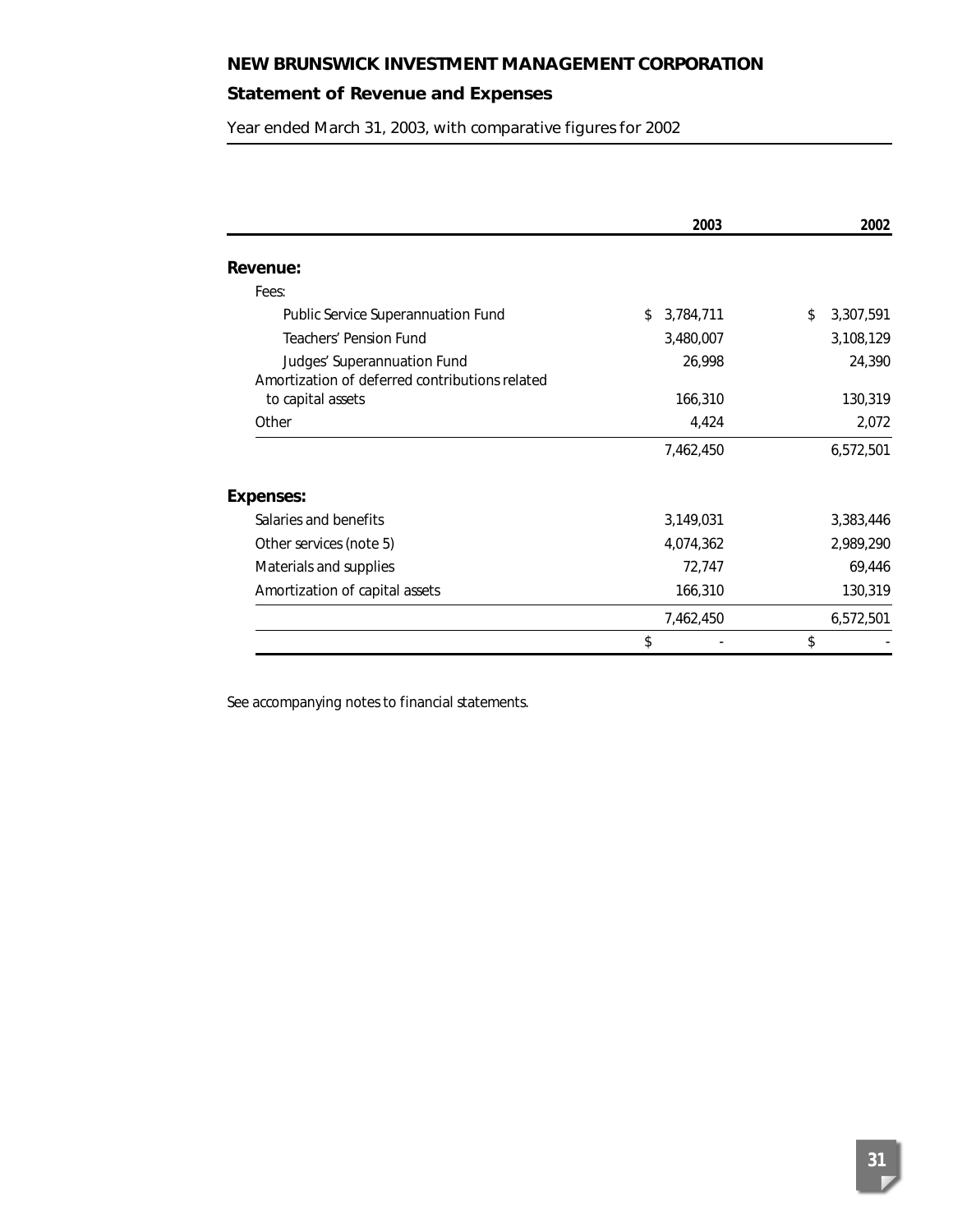# **NEW BRUNSWICK INVESTMENT MANAGEMENT CORPORATION Notes to Financial Statements**

Year ended March 31, 2003

New Brunswick Investment Management Corporation (the "Corporation") was established pursuant to the New Brunswick Investment Management Corporation Act which was proclaimed on March 11, 1996. The Corporation is exempt from income taxes.

#### **Its legislated mandate is to:**

- act as trustee for the Public Service Superannuation Fund, the Teachers' Pension Fund and the Judges' Superannuation Fund ("the Funds");
- provide investment counseling services and other services for certain trust funds;
- promote the development of the financial services industry and capital markets in the Province;
- have regard to investment opportunities in the Province in developing its investment policies, and;
- carry out such other activities or duties as may be authorized or required by the Act or as the Lieutenant-Governor in Council may direct.

### **1. Significant accounting policies:**

### *(a) Accounting entity:*

The Corporation is an entity separate from the pension funds for which it is trustee. Expenses of the Corporation are fully funded, primarily by the Funds.

#### *(b) Basis of accounting:*

These financial statements have been prepared in accordance with Canadian generally accepted accounting principles.

#### *(c) Capital assets:*

Capital assets are recorded at cost and amortization is calculated on a straight-line basis using the annual rates shown in note 3.

### *(d) Revenue recognition:*

Fees for services are recognized in revenue as services are performed.

The Corporation follows the deferral method of accounting for contributions. Contributions restricted for the purchase of capital assets are deferred and amortized into revenue on a straightline basis at rates corresponding with amortization rates for the related capital assets.

### **2. Statement of Cash Flows:**

A statement of cash flows has not been prepared as the required cash flow information is readily apparent from the other financial statements.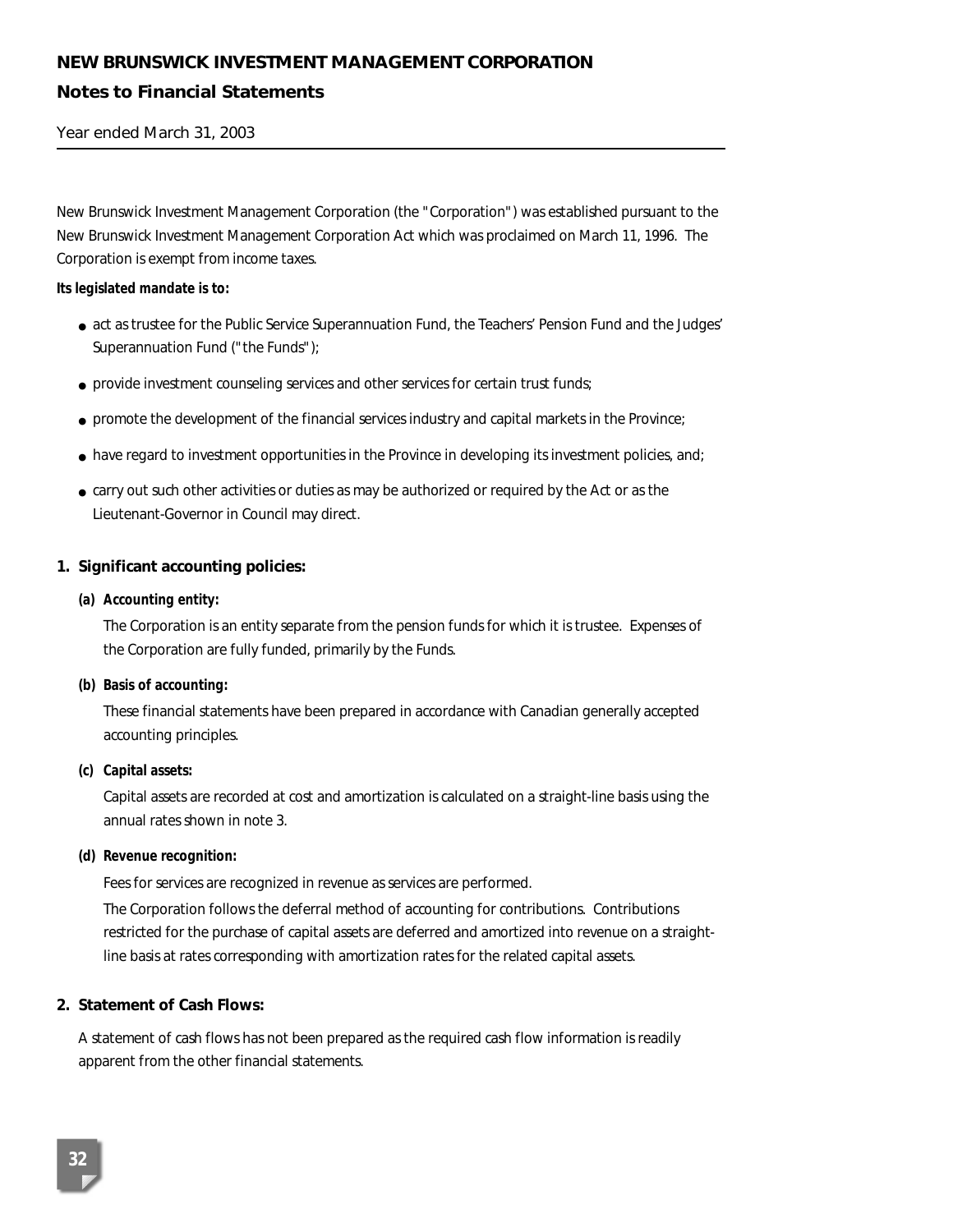# **Notes to Financial Statements** *(continued)*

Year ended March 31, 2003

### **3. Capital assets:**

|                                                                         |                                |                                 |                                     | 2003                               | 2002                                |
|-------------------------------------------------------------------------|--------------------------------|---------------------------------|-------------------------------------|------------------------------------|-------------------------------------|
|                                                                         | Rate                           | Cost                            | Accumulated<br>amortization         | Net book<br>value                  | Net book<br>value                   |
| Computer equipment<br>Furniture and equipment<br>Leasehold improvements | $33\frac{1}{3}\%$<br>8%<br>10% | \$518.911<br>339,917<br>256,802 | 411,318<br>\$<br>158,860<br>161,750 | 107,593<br>\$<br>181,057<br>95.052 | 101,373<br>\$<br>188,891<br>122,029 |
|                                                                         |                                | \$1,115,630                     | 731.928<br>\$                       | 383.702<br>\$                      | 412.293<br>\$                       |

### **4. Commitment:**

The Corporation leases premises under an operating lease which expires on January 31, 2012. Future minimum payments, by year and in aggregate, are as follows:

| 2004                     | 245,700<br>\$ |
|--------------------------|---------------|
| 2005                     | 245,700       |
| 2006                     | 245,700       |
| 2007                     | 245,700       |
| Later years through 2012 | 1,187,550     |
|                          | \$2,170,350   |

### **5. Other services:**

|                                       | 2003        | 2002        |
|---------------------------------------|-------------|-------------|
| External management fees and expenses | \$2,295,590 | \$1,451,314 |
| Custodial services                    | 106,583     | 102,378     |
| Travel                                | 204,296     | 199,692     |
| Office rent                           | 233,150     | 171,331     |
| Professional services                 | 389,616     | 335,815     |
| Information systems                   | 688,159     | 595,198     |
| Other                                 | 156,968     | 133,562     |
|                                       |             |             |
|                                       | \$4,074,362 | \$2,989,290 |

### **6. Fair value of financial assets and financial liabilities:**

The fair value of the Corporation's cash, accounts receivable Pension Funds, accounts payable and accrued liabilities approximate their carrying amounts.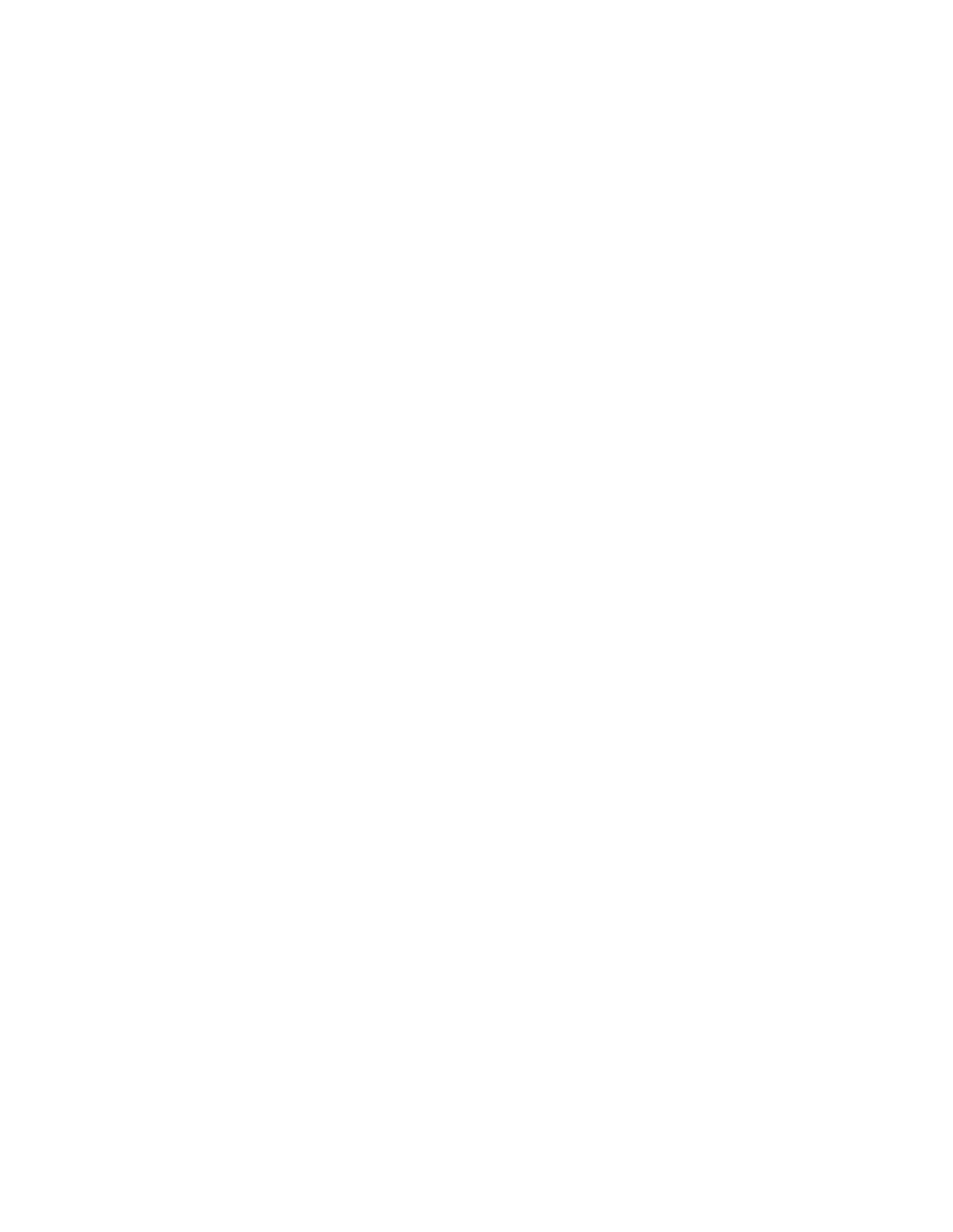# **Financial Statements**

Year ended March 31, 2003

### **Net Assets Held in Trust**

- Public Service Superannuation Fund
- Teachers' Pension Fund
- Judges' Superannuation Fund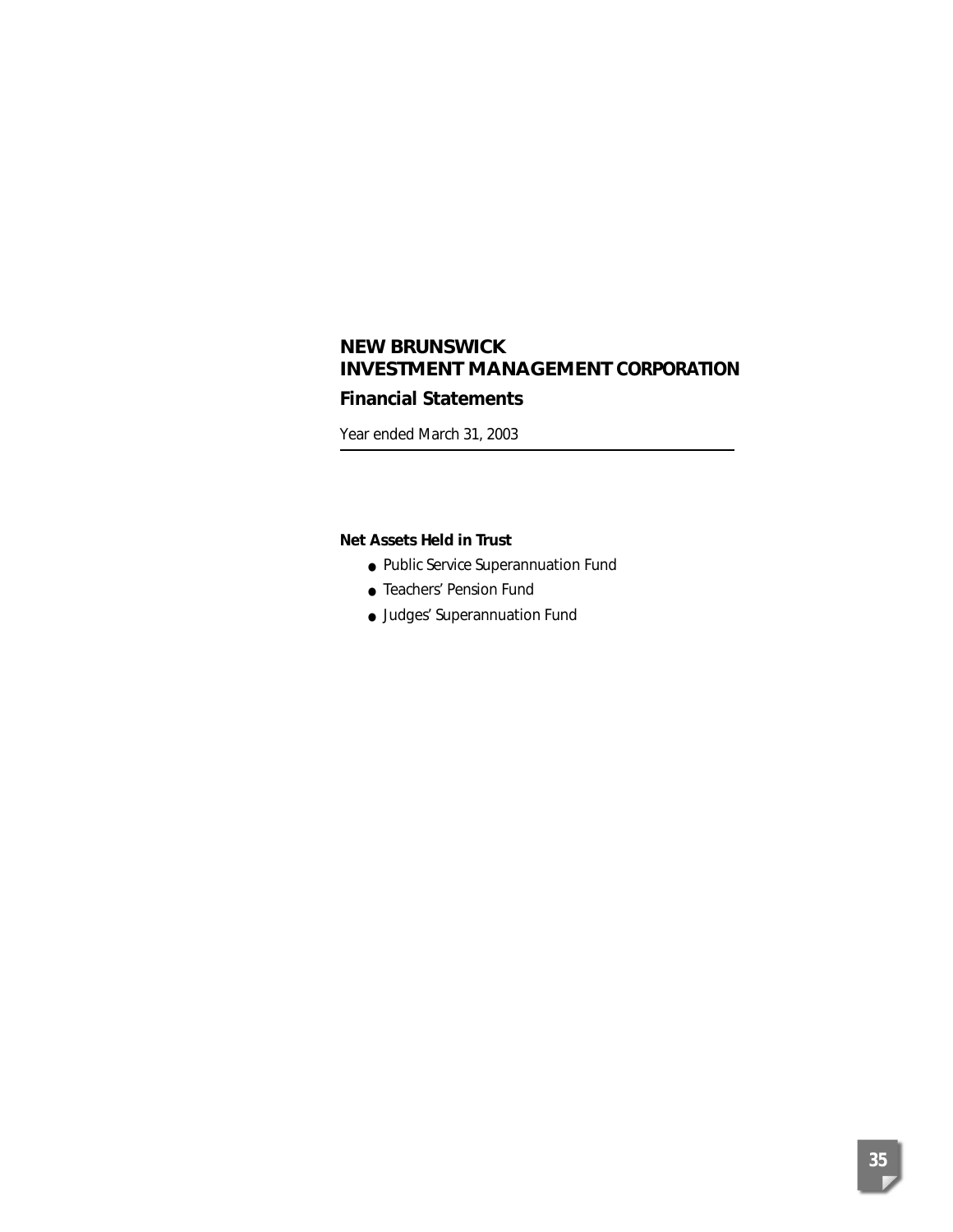# **MANAGEMENT RESPONSIBILITIES FOR FINANCIAL REPORTING**

The Financial Statements of the New Brunswick Investment Management Corporation are the responsibility of the management of the Corporation. They have been approved by its Board of Directors.

Management prepared the financial statements in accordance with generally accepted accounting principles.

The New Brunswick Investment Management Corporation maintains books of account, systems of information and systems of financial and management control which provide reasonable assurance that accurate financial information is available, that assets are protected and that resources are managed efficiently.

The Board of Directors oversees financial reporting through its Audit Committee. The committee reviews matters related to accounting, auditing, internal control systems, the financial statements and report of the external auditors.

*Dan Goguen* Vice-President, Finance and Administration

hac Kuno

*E. L. MacKinnon* President and Chief Executive Officer

#### **AUDITORS' REPORT**

**To the Directors of New Brunswick Investment Management Corporation for the Public Service Superannuation Fund, the Teachers' Pension Fund and the Judges' Superannuation Fund**

We have audited the statements of net assets held in trust by the New Brunswick Investment Management Corporation for the Public Service Superannuation Fund, the Teachers' Pension Fund and the Judges' Superannuation Fund as at March 31, 2003 and the statements of changes in net assets held in trust for the year then ended. These financial statements are the responsibility of the Corporation's management. Our responsibility is to express an opinion on these financial statements based on our audit.

We conducted our audit in accordance with Canadian generally accepted auditing standards. Those standards require that we plan and perform an audit to obtain reasonable assurance whether the financial statements are free of material misstatement. An audit includes examining, on a test basis, evidence supporting the amounts and disclosures in the financial statements. An audit also includes assessing the accounting principles used and significant estimates made by management, as well as evaluating the overall financial statement presentation.

In our opinion, these financial statements present fairly, in all material respects, the net assets held in trust by the New Brunswick Investment Management Corporation for the Public Service Superannuation Fund, the Teachers' Pension Fund and the Judges' Superannuation Fund as at March 31, 2003 and the changes in net assets held in trust for the year then ended in accordance with the basis of accounting as disclosed in note 1 to the financial statements.

These financial statements and our report thereon have been prepared for filing with the Minister of Finance for the Province of New Brunswick pursuant to the requirements of section 27(1) of the New Brunswick Investment Management Corporation Act and are not appropriate for any other purpose.



KPMGUP Chartered Accountants

Fredericton, NB, Canada July 2, 2003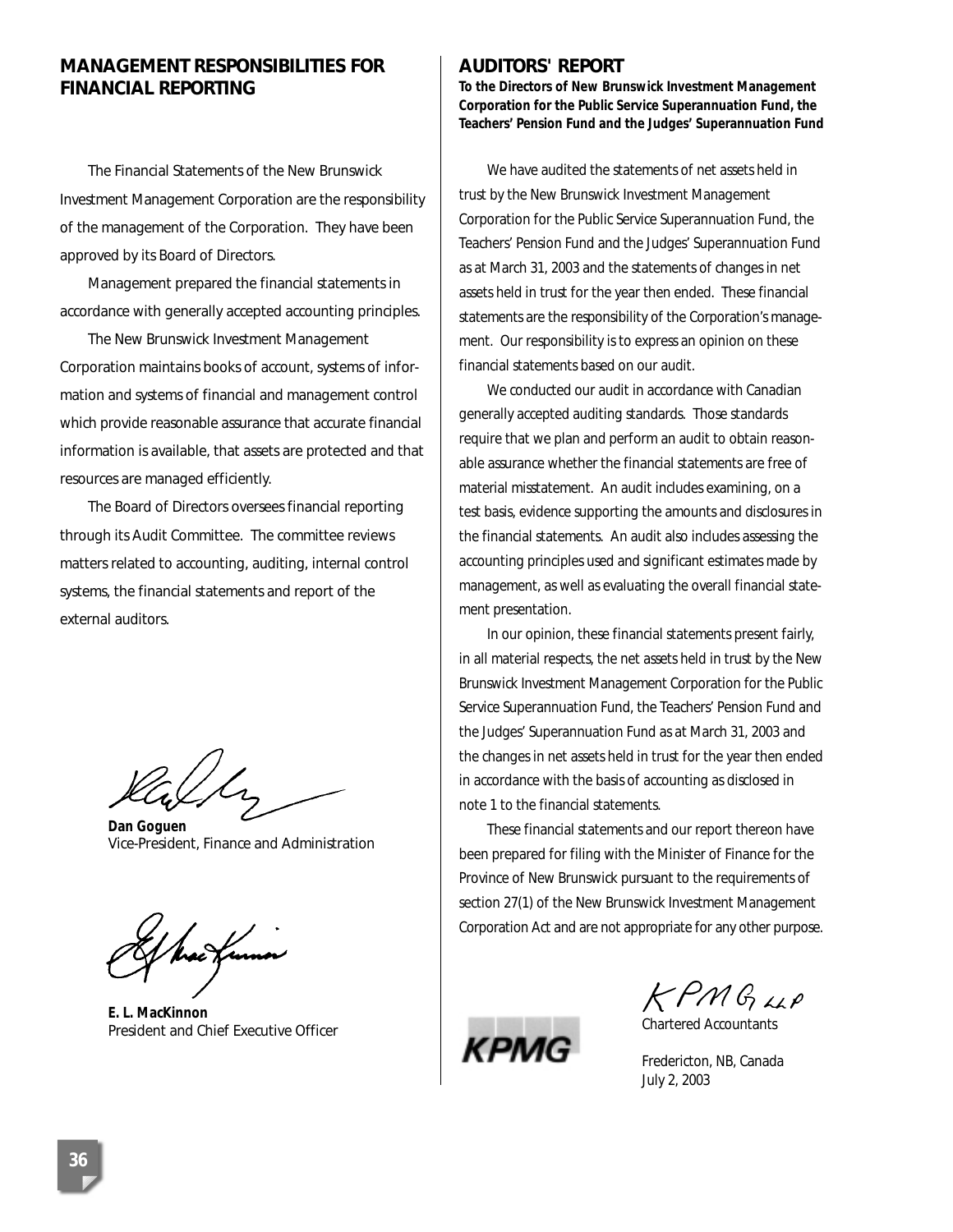# **NEW BRUNSWICK INVESTMENT MANAGEMENT CORPORATION Net Assets Held in Trust Financial Statements**

Year ended March 31, 2003

|                                                  | Page |
|--------------------------------------------------|------|
| <b>Public Service Superannuation Fund</b>        |      |
| Statement of Net Assets Held in Trust            | 38   |
| Statement of Changes in Net Assets Held in Trust | 38   |
| <b>Teachers' Pension Fund</b>                    |      |
| Statement of Net Assets Held in Trust            | 39   |
| Statement of Changes in Net Assets Held in Trust | 39   |
| Judges' Superannuation Fund                      |      |
| Statement of Net Assets Held in Trust            | 40   |
| Statement of Changes in Net Assets Held in Trust | 40   |
| <b>Notes to Financial Statements</b>             | 41   |
|                                                  |      |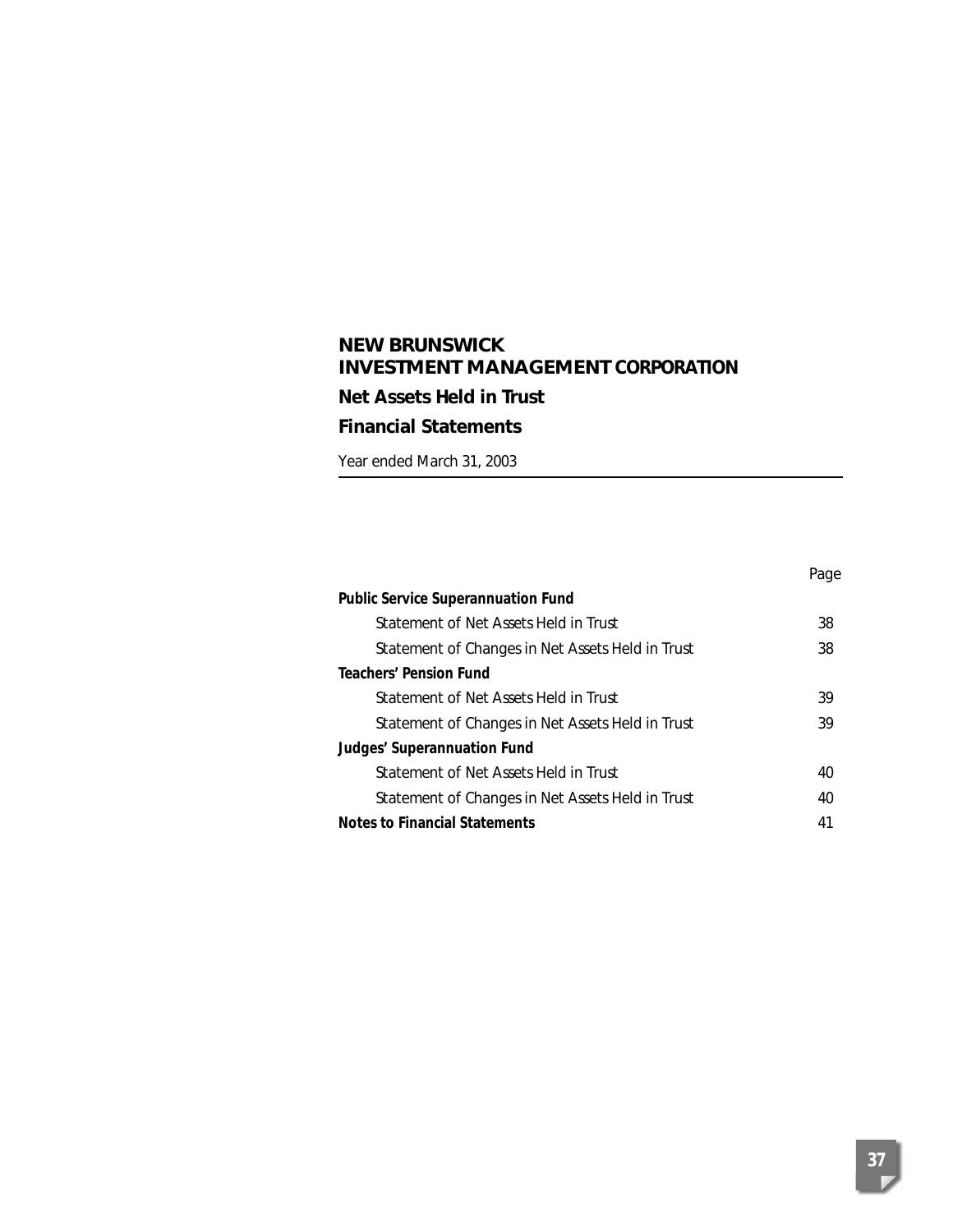# **Public Service Superannuation Fund**

**Statement of Net Assets Held in Trust** 

**(in thousands of dollars)** 

March 31, 2003, with comparative figures for 2002

|                                          | 2003            | 2002            |
|------------------------------------------|-----------------|-----------------|
| <b>Assets</b>                            |                 |                 |
| Investments (note 2)                     | \$<br>2,753,510 | \$<br>3,008,263 |
| Contributions receivable                 | 7.333           | 15,029          |
| Liabilities                              | 2,760,843       | 3,023,292       |
| Accounts payable and accrued liabilities | 970             | 960             |
| Net assets                               | \$<br>2,759,873 | \$<br>3,022,332 |

# **Public Service Superannuation Fund Statement of Changes in Net Assets Held in Trust (in thousands of dollars)**

Year ended March 31, 2003, with comparative figures for 2002

|                                             | 2003        | 2002         |
|---------------------------------------------|-------------|--------------|
| Increase in net assets:                     |             |              |
| Investment income (note 3)                  | \$          | \$<br>99.084 |
| Pension contributions from sponsor          | 116,572     | 102,683      |
|                                             | 116,572     | 201,767      |
| Decrease in net assets:                     |             |              |
| Investment loss (note 3)                    | 220,134     |              |
| Payments to sponsor for benefits            | 152,099     | 134,789      |
| Payments to sponsor for expenses            | 2.179       | 2,074        |
| Fees paid to NBIMC                          | 4.619       | 3,704        |
| Harmonized Sales Tax (note 4)               |             | 870          |
|                                             | 379,031     | 141,437      |
| Net increase (decrease)                     | (262, 459)  | 60,330       |
| Net assets held in trust, beginning of year | 3,022,332   | 2,962,002    |
| Net assets held in trust, end of year       | \$2,759,873 | \$3,022,332  |

See accompanying notes to financial statements.

Approved on behalf of the Board:

UU V

Chairman of the Board President and Chief Executive Officer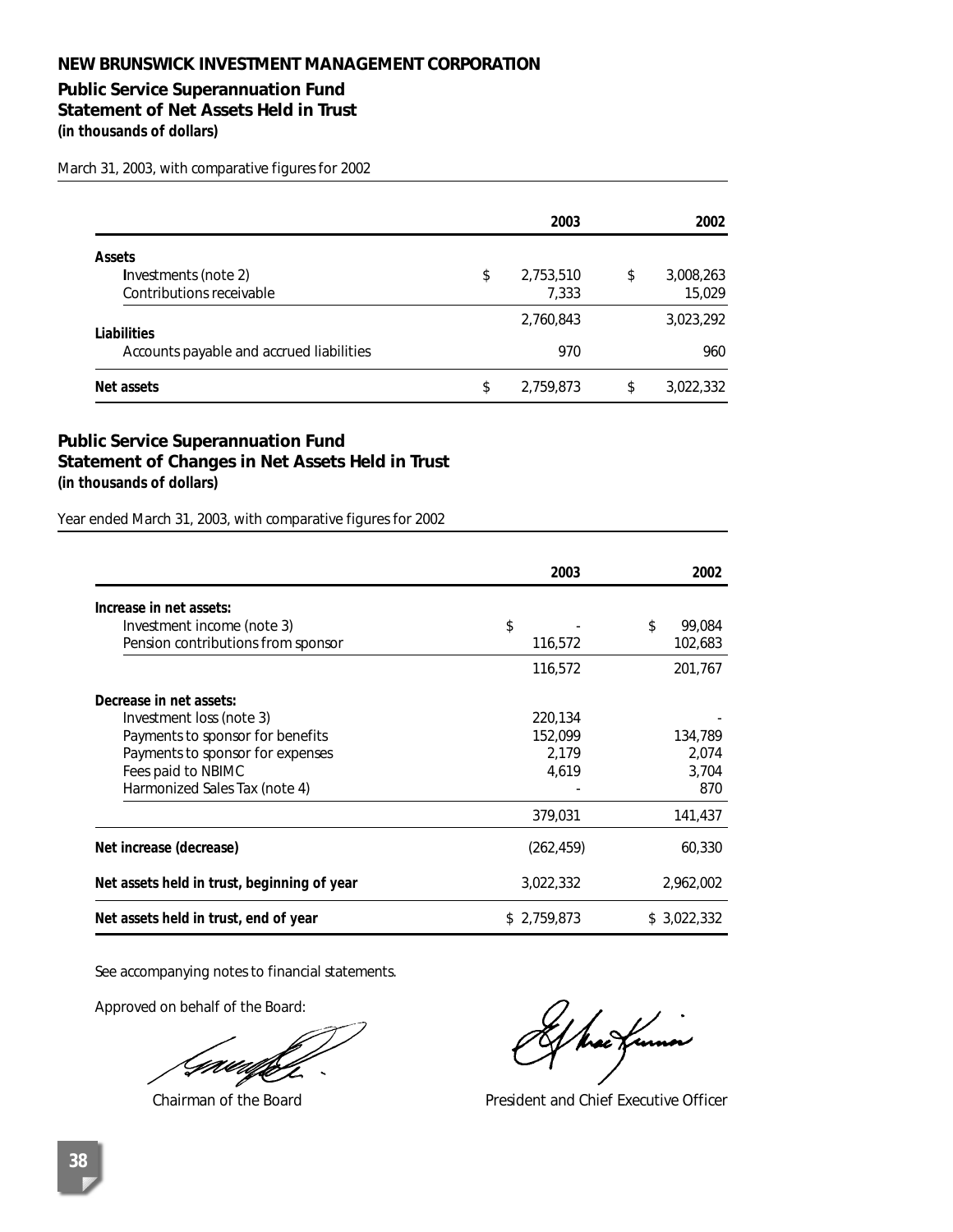# **Teachers' Pension Fund Statement of Net Assets Held in Trust (in thousands of dollars)**

March 31, 2003, with comparative figures for 2002

|                                          | 2003            | 2002            |
|------------------------------------------|-----------------|-----------------|
| <b>Assets</b>                            |                 |                 |
| Investments (note 2)                     | 2,506,691<br>\$ | \$2,791,760     |
| Contributions receivable                 | 3,697           |                 |
|                                          | 2,510,388       | 2,791,760       |
| Liabilities                              |                 |                 |
| Accounts payable and accrued liabilities | 657             | 985             |
| Net assets                               | 2,509,731<br>S. | 2,790,775<br>S. |

### **Teachers' Pension Fund Statement of Changes in Net Assets Held in Trust (in thousands of dollars)**

Year ended March 31, 2003, with comparative figures for 2002

|                                             | 2003           | 2002         |
|---------------------------------------------|----------------|--------------|
| Increase in net assets:                     |                |              |
| Investment income (note 3)                  | \$             | \$<br>94,889 |
| Pension contributions from sponsor          | 69,526         | 62,958       |
|                                             | 69,526         | 157,847      |
| Decrease in net assets:                     |                |              |
| Investment loss (note 3)                    | 180,819        |              |
| Payments to sponsor for benefits            | 164,270        | 151,026      |
| Payments to sponsor for expenses            | 1,234          | 1,177        |
| Fees paid to NBIMC                          | 4,247          | 3,481        |
| Harmonized Sales Tax (note 4)               |                | 834          |
|                                             | 350,570        | 156,518      |
| Net increase (decrease)                     | (281, 044)     | 1,329        |
| Net assets held in trust, beginning of year | 2,790,775      | 2,789,446    |
| Net assets held in trust, end of year       | 2,509,731<br>S | \$2,790,775  |

See accompanying notes to financial statements.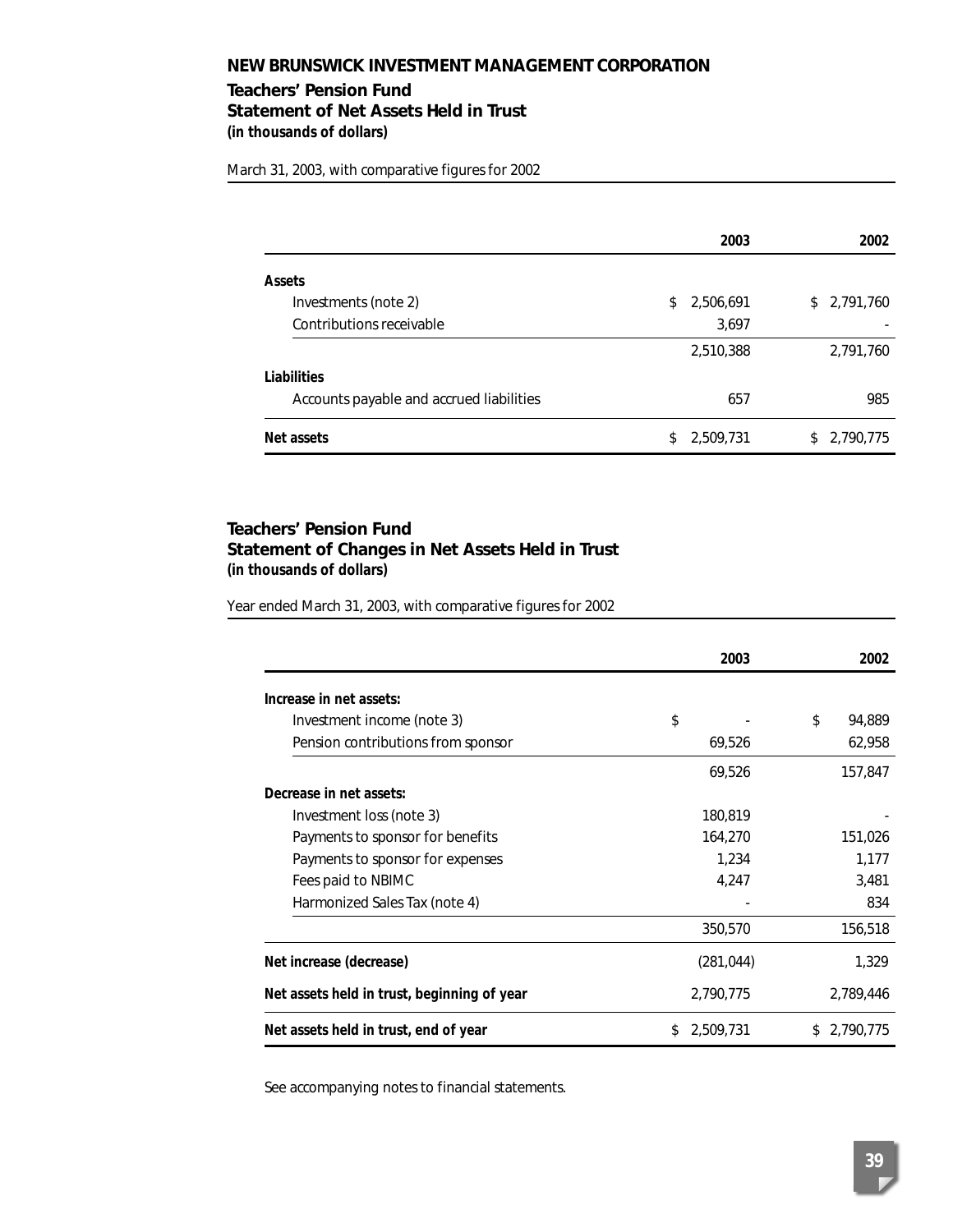### **Judges' Superannuation Fund Statement of Net Assets Held in Trust (in thousands of dollars)**

March 31, 2003, with comparative figures for 2002

|                                          | 2003     | 2002     |
|------------------------------------------|----------|----------|
| <b>Assets</b>                            |          |          |
| Investments (note 2)                     | \$19,350 | \$22,342 |
| Contributions receivable                 | 2        |          |
|                                          | 19,352   | 22,342   |
| Liabilities                              |          |          |
| Accounts payable and accrued liabilities | 33       | 24       |
| Net assets                               | \$19,319 | \$22,318 |

# **Judges' Superannuation Fund Statement of Changes in Net Assets Held in Trust (in thousands of dollars)**

Year ended March 31, 2003, with comparative figures for 2002

|                                             | 2003     | 2002      |
|---------------------------------------------|----------|-----------|
| Increase in net assets:                     |          |           |
| Investment income (note 3)                  | \$       | \$<br>691 |
| Pension contributions from sponsor          | 241      | 1,558     |
|                                             | 241      | 2,249     |
| Decrease in net assets:                     |          |           |
| Investment loss (note 3)                    | 1,972    |           |
| Payments to sponsor for benefits            | 1,220    | 1,147     |
| Payments to sponsor for expenses            | 15       | 36        |
| Fees paid to NBIMC                          | 33       | 27        |
| Harmonized Sales Tax (note 4)               |          | 6         |
|                                             | 3,240    | 1,216     |
| Net increase (decrease)                     | (2,999)  | 1,033     |
| Net assets held in trust, beginning of year | 22,318   | 21,285    |
| Net assets held in trust, end of year       | \$19,319 | \$22,318  |

See accompanying notes to financial statements.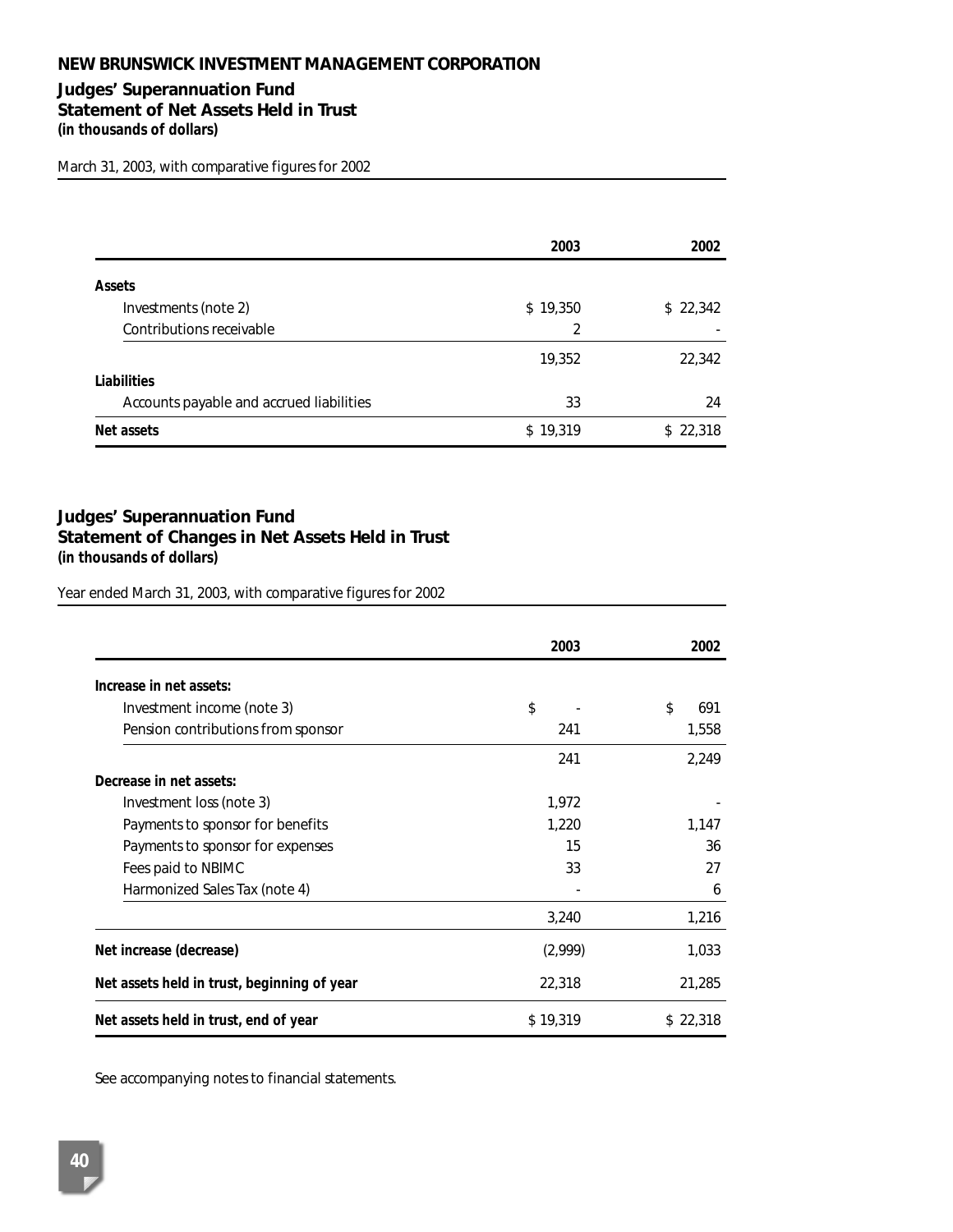### **Net Assets Held in Trust Notes to Financial Statements (in thousands of dollars)**

Year ended March 31, 2003

The assets of the Public Service Superannuation Fund, Teachers' Pension Fund and Judges' Superannuation Fund, ("the Funds") are held in trust by the New Brunswick Investment Management Corporation ("NBIMC"). NBIMC was appointed as trustee on March 11, 1996, by an Act of the New Brunswick Legislature which bears the Corporation's name (NBIMC Act) and assumed responsibility for the management of the Funds' assets effective April 1, 1996.

On April 1, 1998, the assets of the Funds were transferred to unit trust funds established by NBIMC. This portfolio structure facilitates the collective investment management and administration of the assets. There were 13 unit trust funds in place at year-end, each pool with a specific investment mandate. Each of the Funds holds units of the unit trust funds in accordance with the investment policy of the Funds.

## **1. Significant accounting policies:**

These financial statements are prepared in accordance with Section 19 of the NBIMC Act and the significant accounting policies stated below.

### **(a) Accounting entity:**

These financial statements include information only about assets of the Funds under the management of NBIMC. The amounts of contributions to and payments from the Funds are determined by their Sponsor, the Province of New Brunswick. The Sponsor is responsible for the administration of collections from and payments to members.

#### **(b) Investments:**

All investments of the Funds are represented by holdings of units of the unit trust funds. The total value is based on the calculated net asset value multiplied by the number of units held. Investments in the unit trust funds are valued at their market value as of the date of the financial statements. For securities listed on an exchange, market value is the closing price listed for the exchange. If no closing price is available, the average of the latest bid and ask price is used. Securities not listed on an exchange are valued based on a quotation service from a recognized dealer. Private equity investments are carried at cost unless circumstances specific to each security warrant a change in value. Investments in money market instruments are reported at cost which approximates market value.

#### **(c) Foreign currency translation:**

Monetary assets and liabilities denominated in foreign currencies are translated at the prevailing rates of exchange at the date of the statement of net assets held in trust. Revenue and expenses are translated at the exchange rates prevailing on the transaction date. Realized and unrealized exchange gains and losses are included in investment income.

#### **(d) Measurement uncertainty:**

The preparation of financial statements in conformity with the disclosed basis of accounting requires management to make estimates and assumptions that affect the amounts reported in the financial statements and accompanying notes. Valuation of investments at market value is the most significant item where estimates are used. Actual results could differ from those estimates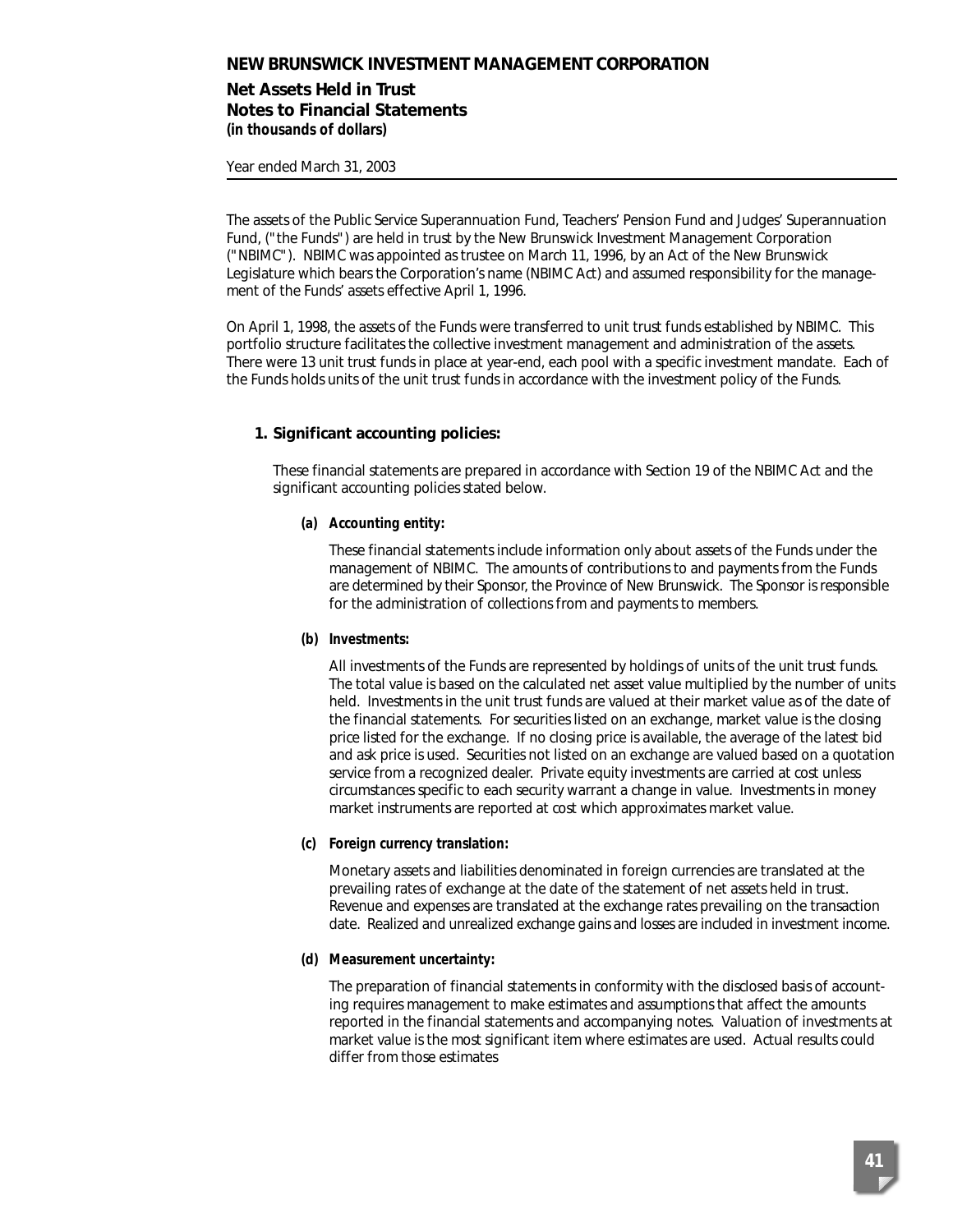# **Net Assets Held in Trust**

**Notes to Financial Statements** *(continued)* **(in thousands of dollars)**

#### **2. Investments:**

Investment assets of the Funds are held in the unit trust funds for which NBIMC is trustee.

Following is a description of each unit trust fund in existence during the year ended March 31, 2003:

#### **Nominal Bond:**

Invests primarily in investment grade bonds (a minimum of triple-B rated by a major rating agency) of G-7 countries and Canadian provinces paying a nominal rate of interest. The return objective is to add 20 basis points to its benchmark, the Scotia Capital All Government Index, over a four-year moving average.

#### **New Brunswick Fixed Income Opportunity:**

Invests primarily in fixed income issues to finance economic activity in New Brunswick. The return objective is to add 20 basis points to its benchmark, the Scotia Capital All Government Index, over a four-year moving average.

#### **Inflation Linked Securities:**

Invests primarily in fixed income instruments that are adjusted for inflation of G-7 countries. The return objective is to add 10 basis points to its benchmark, the Scotia Capital Real Return Bond Index, over a four-year moving average.

#### **Money Market:**

Invests primarily in fixed income securities having a maturity of less than one year. The return objective is to add 20 basis points to its benchmark which is calculated as 80% of the Scotia Capital 91-Day Treasury Bill Index and 20% of the Call Loan Rate.

#### **Allocation Equity International:**

This fund is used to implement asset allocation decisions and diversify equity investments by participating in the equity markets of the U.S., Japan and developed European countries. It gains exposure to these markets by using derivative products such as futures, options and swaps, as well as investing in pooled funds of index products managed by an external manager. Leverage on derivative products is avoided by ensuring each derivative product is supported by an appropriate value of short-term investments. This fund is also used to implement quantitative long-short strategies on the U.S. equity markets.

#### **Allocation Equity Domestic:**

This fund is used to implement asset allocation decisions by investing in the Canadian equity market. Its primary investments are derivative products such as futures, options and swaps. Leverage is avoided by ensuring each derivative product is supported by an appropriate value of short-term investments.

#### **New Brunswick and Atlantic Canada Equity Opportunity:**

This fund invests in public and private equities or instruments convertible into equities of New Brunswick and Atlantic Canada companies. The return objective is to add 80 basis points to its benchmark, the S&P/TSX Composite Index, over a four-year moving average.

#### **Canadian Equity:**

Investments are selected primarily from the top 120 companies on the Toronto Stock Exchange. The return objective is to add 80 basis points to its benchmark, the S&P/TSX Composite Index, over a four-year moving average.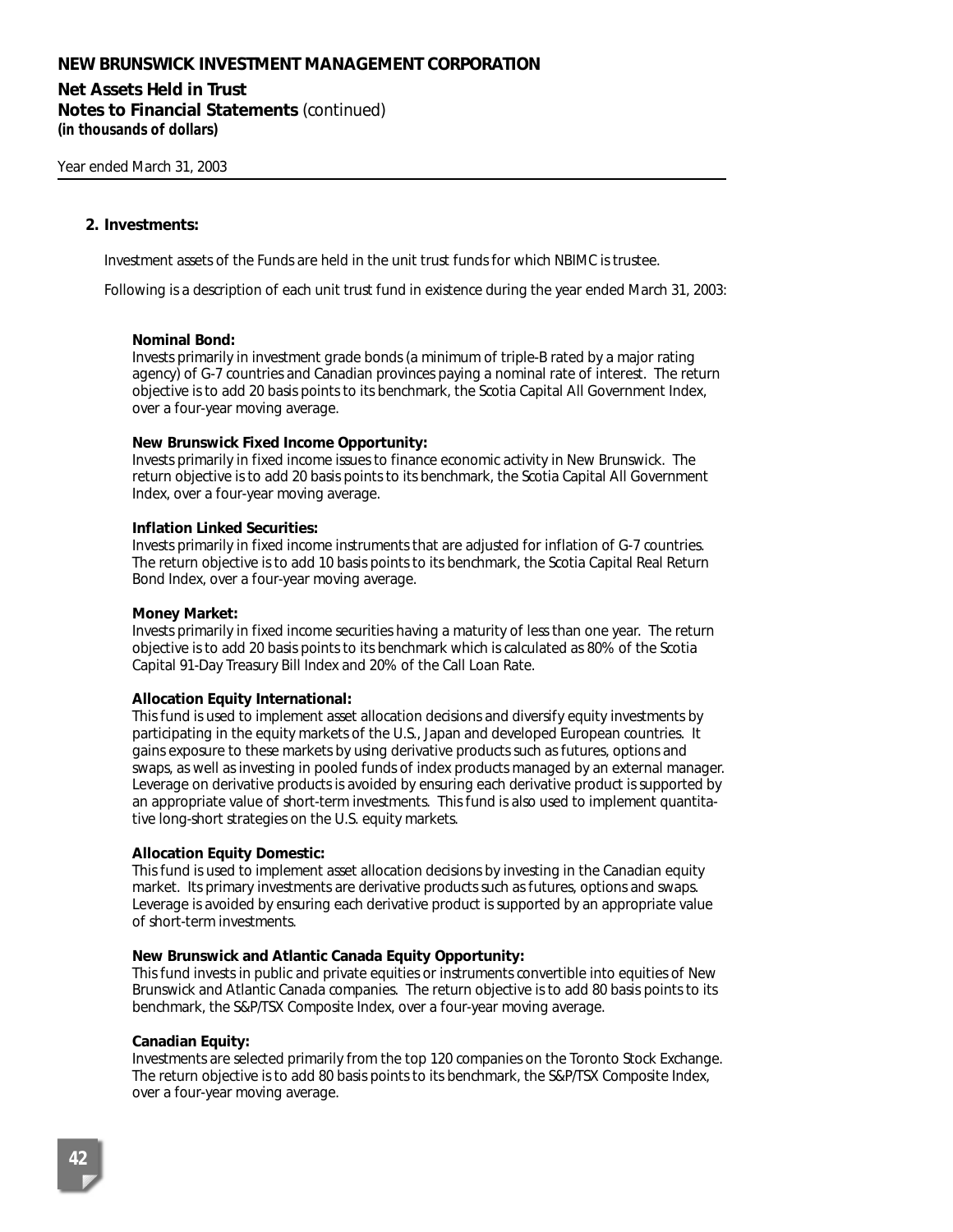### **Net Assets Held in Trust Notes to Financial Statements** *(continued)* **(in thousands of dollars)**

Year ended March 31, 2003

#### **2. Investments** *(continued)***:**

#### **TSE Small-Cap:**

Managed by an external manager, this fund invests primarily in the bottom 180 companies of the S&P/TSX Composite. The return objective is to exceed the performance of its benchmark, the S&P/TSE Small-Cap Index, by 100 basis points.

#### **Private Equity:**

This fund is managed by external managers that invest primarily in non-publicly traded securities of U.S. and European companies. The return objective is to exceed the performance of its benchmark, a blend of the S&P 500, FTSE-100, DAX, CAC-40 and MIB-30 total return indices, by 300 basis points over a four-year moving average.

#### **U.S. Real Estate:**

This fund is managed by an external manager that invests primarily in publicly traded securities of U.S. Real Estate Investment Trusts. The return objective is to add 150 basis points to the NAREIT® Equity Index.

#### **Public Equity:**

This fund is managed by external managers. As of March 31, 2002 two managers were in place, with each having a 50% allocation of total assets. One manager, whose mandate remains in place, invests primarily in U.S. publicly-traded companies and has a return objective of 200 basis points above the S&P 500 Total Return index. The mandate of the second manager had been to invest primarily in European publicly-traded companies and had a return objective of 200 basis points above its benchmark, an equal blend of the total return indices for the FTSE-100, DAX, CAC-40 and MIB-30 indices. On January 7, 2003, this mandate was terminated.

#### **Student Investment:**

This fund is managed by students at the University of New Brunswick who are registered in the Student Investment Fund Program. Its initial base was \$1 million and is to be invested using the same philosophy as that used by NBIMC. The overall benchmark for this fund is composed of 50% S&P/TSX60, 45% Scotia Capital All Government Index and 5% Scotia Capital 91-Day Treasury Bill Index. The activities of this fund are closely monitored by NBIMC staff who execute and process all transactions on behalf of the students.

Investments are subject to many risk factors. Risk Management relates to the understanding and active management of risks associated with all areas of the business and the associated operating environment. Investments are primarily exposed to foreign currency fluctuations, interest rate volatility, market and credit risk. NBIMC has set formal policies and procedures that establish an asset mix among equity and fixed income investments, that requires diversification of investments within categories, and set limits on the size of exposure to individual investments and counterparties. In addition, derivative financial instruments are used, where appropriate, to assist in the management of these risks.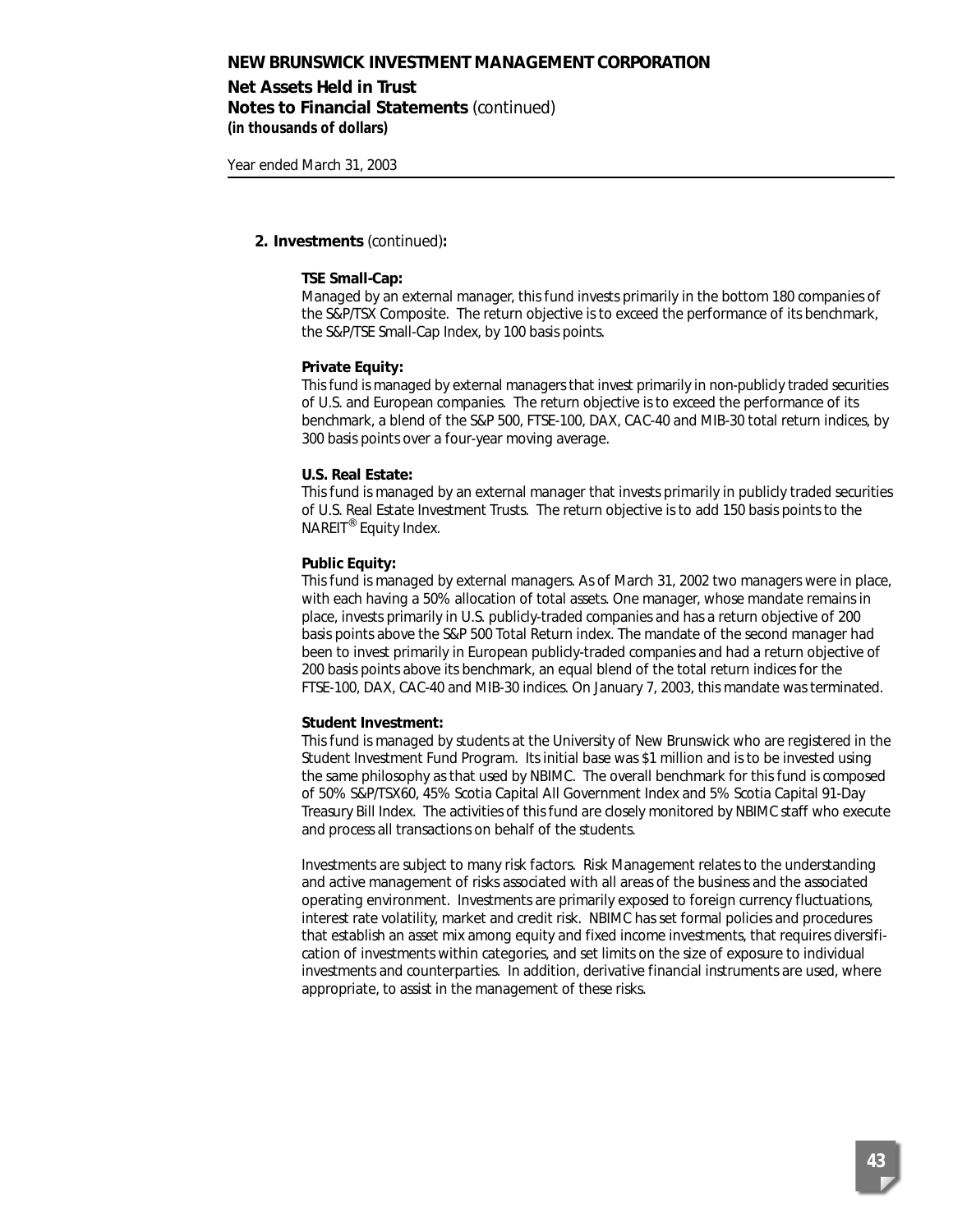**Net Assets Held in Trust Notes to Financial Statements** *(continued)* **(in thousands of dollars)**

#### **2. Investments** *(continued)***:**

#### **Foreign Currency Risk:**

Foreign currency exposure arises from a unit trust fund holding investments denominated in currencies other than the Canadian Dollar. Fluctuations in the relative value of the Canadian Dollar against these foreign currencies can result in a positive or a negative effect on the fair value of investments. NBIMC mitigates this risk through the use of foreign exchange forward contracts.

#### **Interest Rate Risk:**

Interest rate risk refers to the effect on the market value of the unit trust fund's investments due to fluctuation of interest rates. The fixed income portfolio has guidelines on duration and distribution, which are designed to mitigate the risk of interest rate volatility.

#### **Market Risk:**

Market risk is the risk that the value of an investment will fluctuate as a result of changes in market prices whether those changes are caused by factors specific to the individual investment or factors affecting all securities traded in the market. NBIMC's policy is to invest in a diversified portfolio of investments, based on criteria established in their Investment Policies and Investment Procedures Manual, and to utilize derivative contracts that are designed to mitigate the impact of market risk.

#### **Credit Risk:**

The Funds are exposed to credit-related risk in the event a security counterparty defaults or becomes insolvent. NBIMC has established investment criteria which are designed to manage credit risk by establishing limits to credit exposure from individual corporate entities.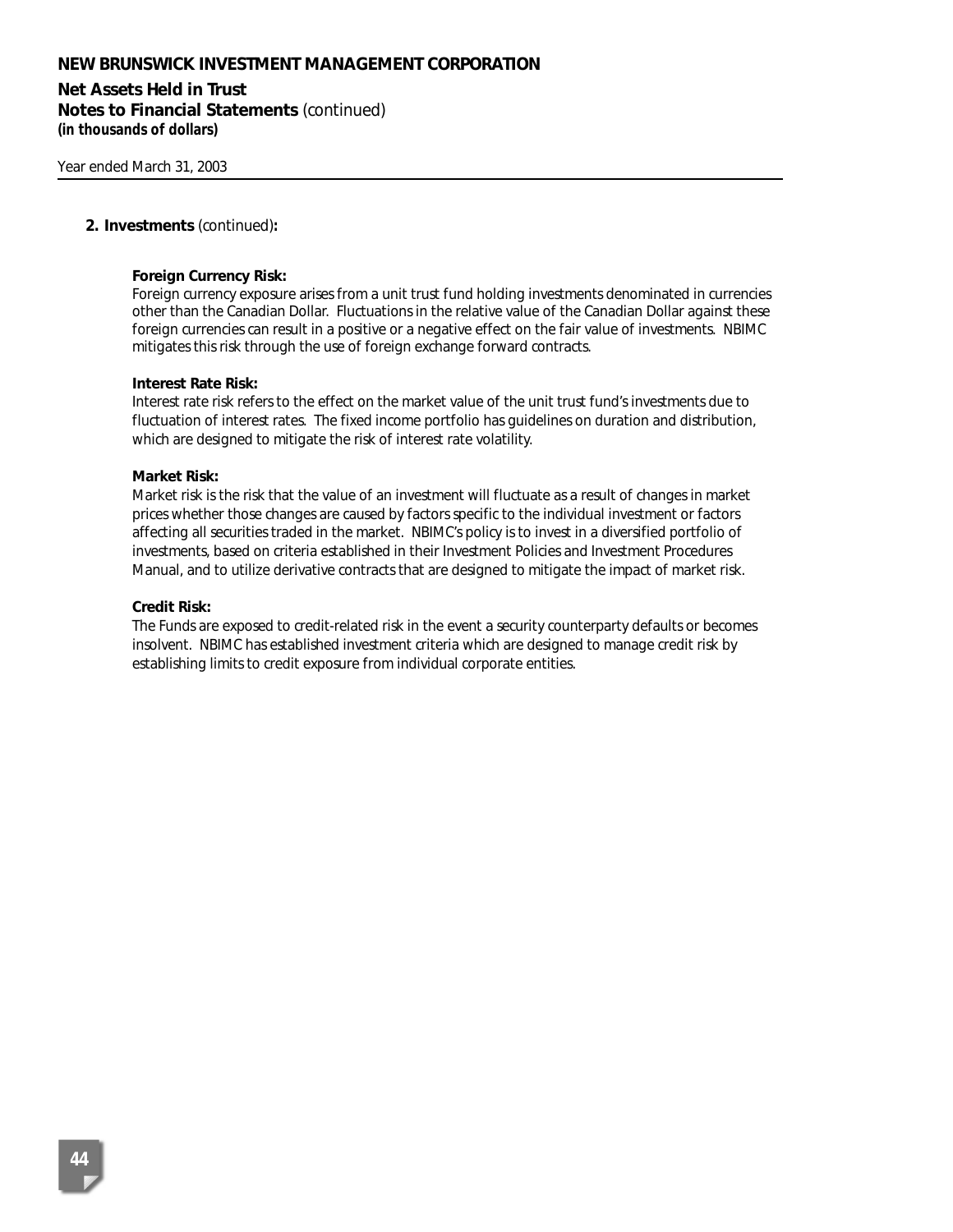### **Net Assets Held in Trust**

**Notes to Financial Statements** *(continued)* **(in thousands of dollars)**

# **2. Investments** *(continued)***:**

Following are details of unit trust holdings by each of The Funds:

### **(a) Public Service Superannuation Fund:**

|                                        | <b>Units</b> | Unit<br>Value | 2003          | 2002          |
|----------------------------------------|--------------|---------------|---------------|---------------|
| Fixed income:                          |              |               |               |               |
| Nominal Bond                           | 643,652      | \$1,276       | \$<br>821,053 | \$<br>893,811 |
| New Brunswick                          |              |               |               |               |
| <b>Fixed Income Opportunity</b>        | 18,629       | 1,392         | 25,933        | 21,480        |
|                                        |              |               | 846,986       | 915,291       |
| Inflation Linked Securities            | 208,635      | 1,529         | 319,076       | 349,727       |
| Money Market                           | 86,575       | 1,199         | 103,774       | 147,040       |
|                                        |              |               | 1.269.836     | 1,412,058     |
| Equities:                              |              |               |               |               |
| <b>Allocation Equity International</b> | 609,694      | 747           | 455,531       | 427,924       |
| <b>Allocation Equity Domestic</b>      | 64,259       | 1,140         | 73,267        | 43.784        |
| New Brunswick and Atlantic             |              |               |               |               |
| Canada Equity Opportunity              | 24,778       | 1.114         | 27.597        | 30,411        |
| Canadian Equity                        | 757,470      | 905           | 685.742       | 773,646       |
| <b>TSE Small-Cap</b>                   | 67,977       | 1,003         | 68,168        | 85,710        |
| Private Equity                         | 138,513      | 590           | 81,737        | 90,378        |
| U.S. Real Estate                       | 45,386       | 1,202         | 54,562        | 62,875        |
| <b>Public Equity</b>                   | 53,571       | 681           | 36,474        | 80,850        |
|                                        |              |               | 1,483,078     | 1,595,578     |
| Balanced:                              |              |               |               |               |
| Student Investment                     | 485          | 1,227         | 596           | 627           |
|                                        |              |               | \$2,753,510   | \$3,008,263   |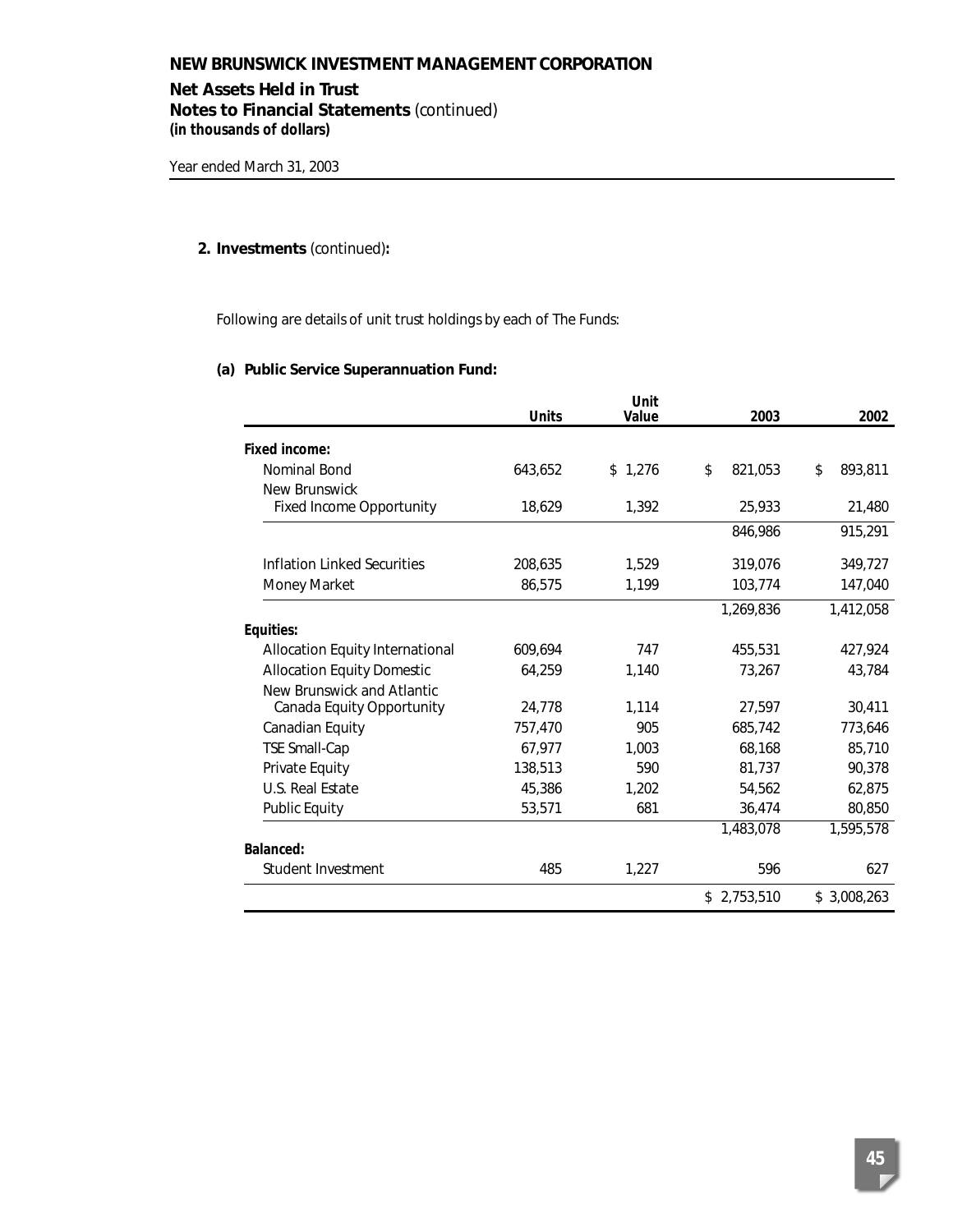# **Net Assets Held in Trust**

**Notes to Financial Statements** *(continued)* **(in thousands of dollars)**

# **2. Investments** *(continued)***:**

#### **(b) Teachers' Pension Fund:**

|                                                         | <b>Units</b> | Unit<br>Value | 2003          | 2002          |
|---------------------------------------------------------|--------------|---------------|---------------|---------------|
| <b>Fixed income:</b>                                    |              |               |               |               |
| Nominal Bond                                            | 605,750      | 1,276<br>\$   | \$<br>772,704 | \$<br>857,670 |
| New Brunswick<br><b>Fixed Income Opportunity</b>        | 16,961       | 1,392         | 23,611        | 19,944        |
|                                                         |              |               | 796,315       | 877,614       |
| <b>Inflation Linked Securities</b>                      | 206,552      | 1,529         | 315,891       | 352,587       |
| Money Market                                            | 78,173       | 1,199         | 93,702        | 135,400       |
|                                                         |              |               | 1,205,908     | 1,365,601     |
| Equities:                                               |              |               |               |               |
| Allocation Equity International                         | 521,699      | 747           | 389.786       | 369,434       |
| <b>Allocation Equity Domestic</b>                       | 58,505       | 1,140         | 66,706        | 40,658        |
| New Brunswick and Atlantic<br>Canada Equity Opportunity | 22,559       | 1,114         | 25,126        | 28,236        |
| Canadian Equity                                         | 664,112      | 905           | 601,224       | 693,248       |
| <b>TSE Small-Cap</b>                                    | 59,826       | 1,003         | 59,995        | 76,547        |
| Private Equity                                          | 126,102      | 590           | 74,413        | 83,907        |
| U.S. Real Estate                                        | 41,322       | 1,202         | 49,676        | 58,379        |
| <b>Public Equity</b>                                    | 48,774       | 681           | 33,208        | 75,068        |
|                                                         |              |               | 1,300,134     | 1,425,477     |
| <b>Balanced:</b>                                        |              |               |               |               |
| Student Investment                                      | 528          | 1,227         | 649           | 682           |
|                                                         |              |               | \$2,506,691   | \$2,791,760   |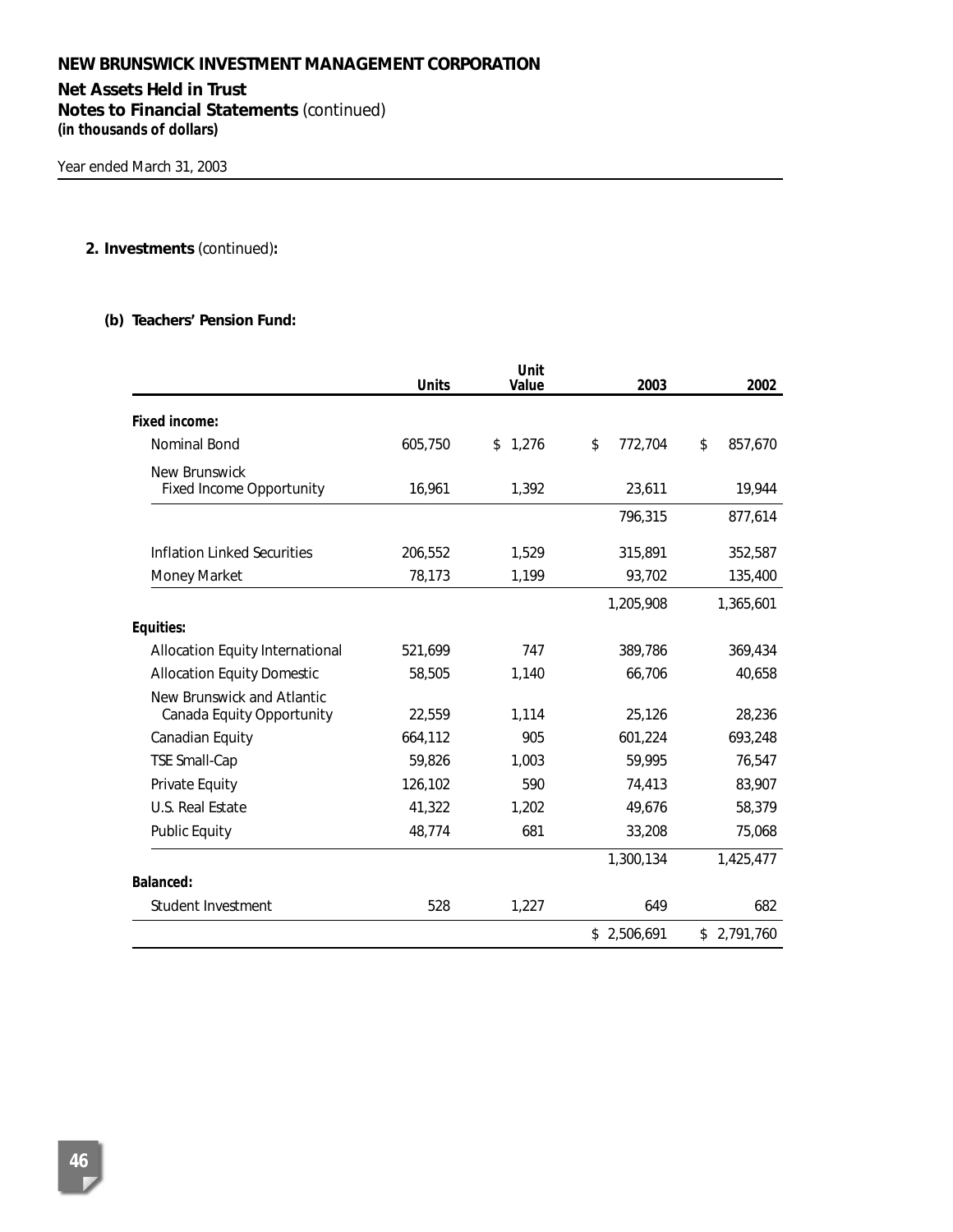### **Net Assets Held in Trust**

**Notes to Financial Statements** *(continued)* **(in thousands of dollars)**

# **2. Investments** *(continued)***:**

### **(c) Judges' Superannuation Fund:**

|                                                         | <b>Units</b> | Unit<br>Value | 2003        | 2002        |
|---------------------------------------------------------|--------------|---------------|-------------|-------------|
| Fixed income:                                           |              |               |             |             |
| Nominal Bond                                            | 3,688        | 1,276<br>\$   | \$<br>4,703 | \$<br>5,416 |
| New Brunswick<br><b>Fixed Income Opportunity</b>        | 131          | 1,392         | 183         | 160         |
|                                                         |              |               | 4,886       | 5,576       |
| Inflation Linked Securities                             | 1,532        | 1,529         | 2,344       | 2,709       |
| Money Market                                            | 596          | 1,199         | 714         | 1,083       |
|                                                         |              |               | 7,944       | 9,368       |
| Equities:                                               |              |               |             |             |
| Allocation Equity International                         | 4,801        | 747           | 3,587       | 3,624       |
| <b>Allocation Equity Domestic</b>                       | 452          | 1,140         | 516         | 325         |
| New Brunswick and Atlantic<br>Canada Equity Opportunity | 174          | 1,114         | 194         | 226         |
| Canadian Equity                                         | 5,923        | 905           | 5,361       | 6,347       |
| <b>TSE Small-Cap</b>                                    | 526          | 1,003         | 528         | 709         |
| Private Equity                                          | 974          | 590           | 575         | 671         |
| U.S. Real Estate                                        | 319          | 1,202         | 384         | 467         |
| <b>Public Equity</b>                                    | 377          | 681           | 257         | 600         |
|                                                         |              |               | 11,402      | 12,969      |
| <b>Balanced:</b>                                        |              |               |             |             |
| Student Investment                                      | 4            | 1,227         | 4           | 5           |
|                                                         |              |               | \$19,350    | \$22,342    |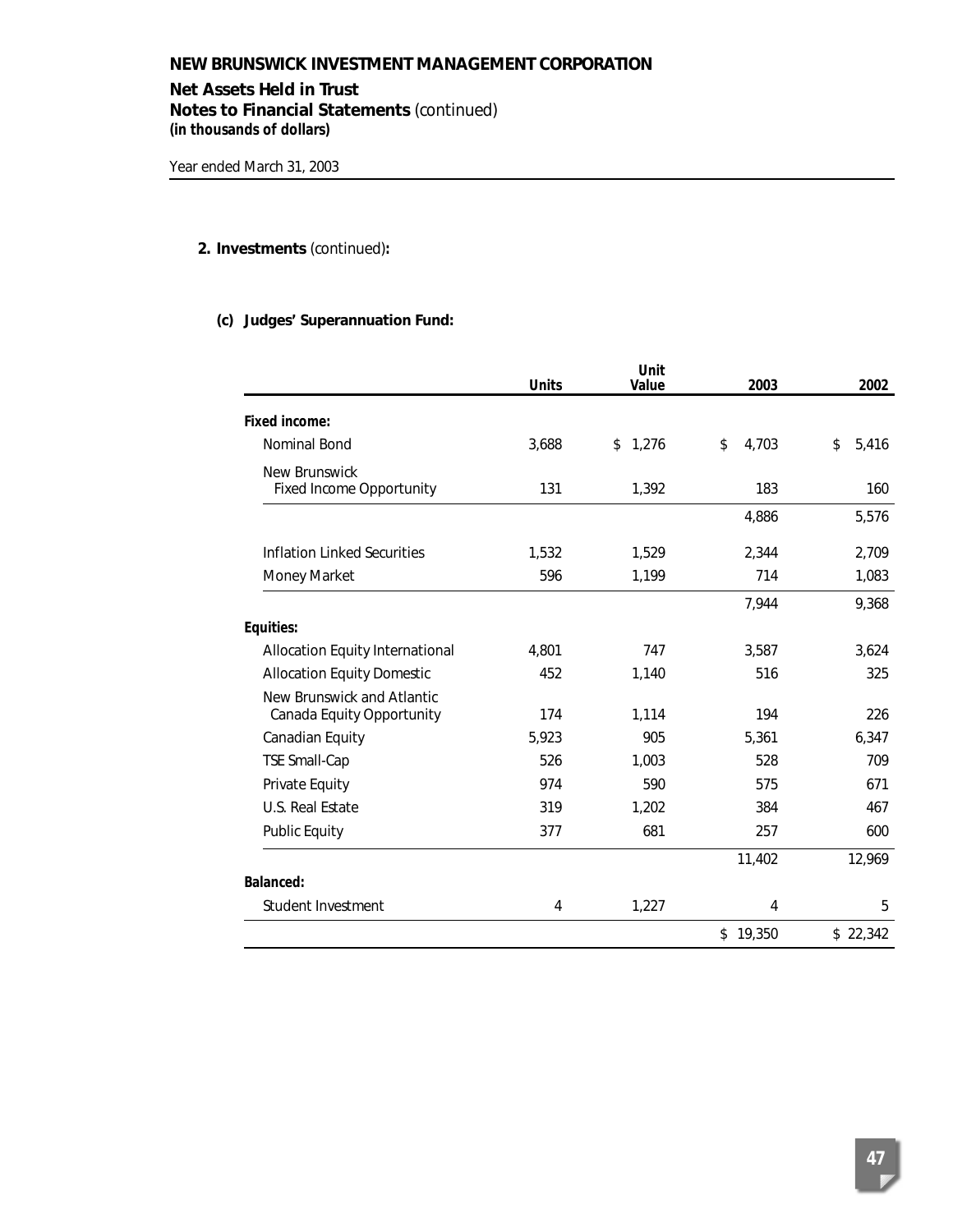# **Net Assets Held in Trust**

**Notes to Financial Statements** *(continued)* **(in thousands of dollars)**

### **3. Investment income (loss):**

### **(a) Public Service Superannuation Fund:**

|                                                                | 2003             | 2002         |
|----------------------------------------------------------------|------------------|--------------|
| Fixed income:                                                  |                  |              |
| Nominal Bond                                                   | \$<br>80,738     | 42,361<br>\$ |
| New Brunswick Fixed Income Opportunity                         | 2,881            | 1,093        |
|                                                                | 83,619           | 43,454       |
| Inflation Linked Securities                                    | 62,089           | 9,035        |
| Money Market                                                   | 3,702            | 4,752        |
|                                                                | 149,410          | 57,241       |
| Equities:                                                      |                  |              |
| Allocation Equity International                                | (156, 289)       | (27, 163)    |
| <b>Allocation Equity Domestic</b>                              | (9, 441)         | 9,872        |
| New Brunswick and Atlantic Canada<br><b>Equity Opportunity</b> | (3,766)          | 1,345        |
| Canadian Equity                                                | (136, 919)       | 35,485       |
| <b>TSE Small-Cap</b>                                           | (13, 633)        | 12,376       |
| Private Equity                                                 | (28,054)         | (1,047)      |
| U.S. Real Estate                                               | 1,048            | 12,818       |
| <b>Public Equity</b>                                           | (22, 459)        | (1, 869)     |
|                                                                | (369, 513)       | 41,817       |
| <b>Balanced:</b>                                               |                  |              |
| Student Investment                                             | (31)             | 26           |
|                                                                | (220, 134)<br>\$ | \$99,084     |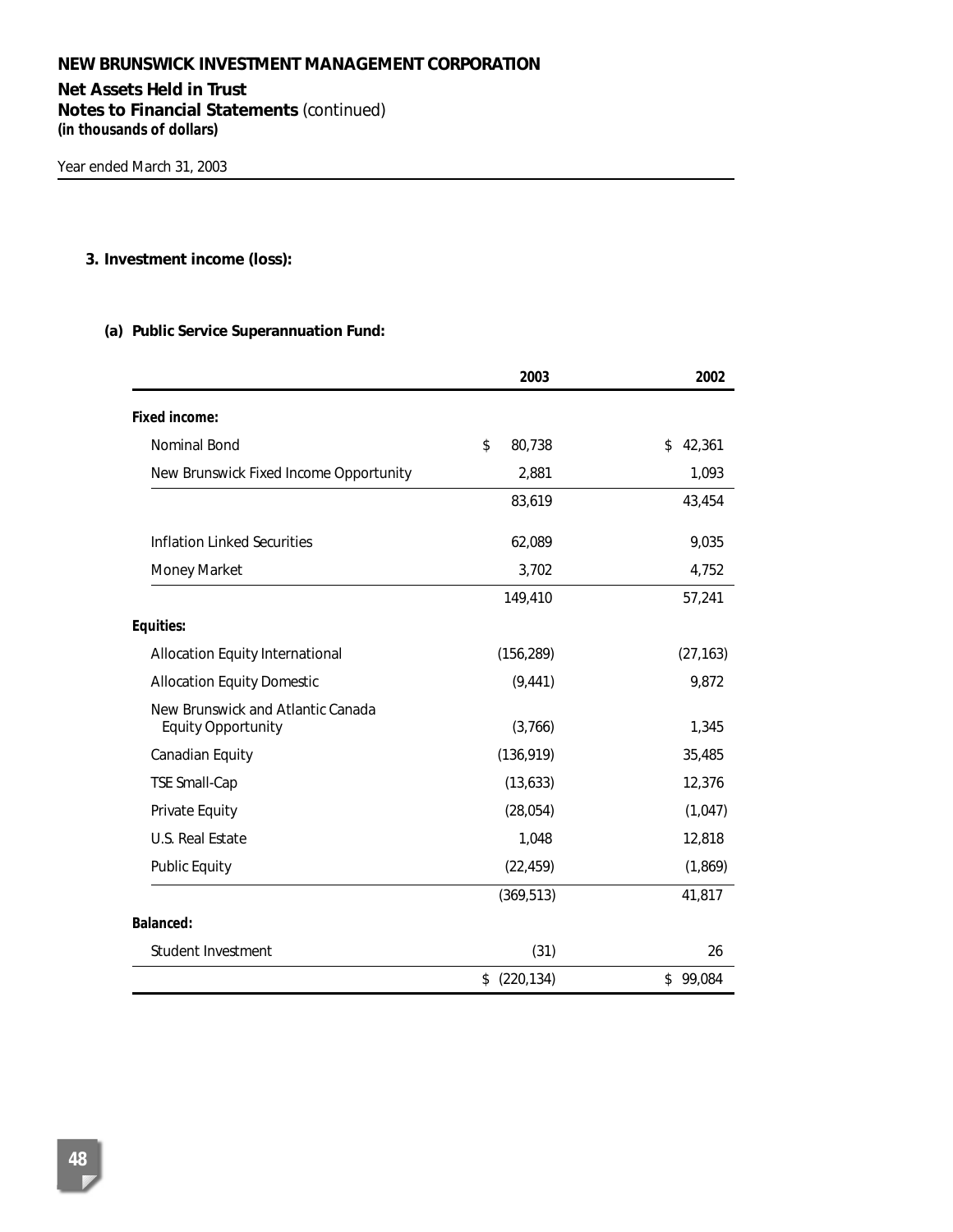**Net Assets Held in Trust Notes to Financial Statements** *(continued)* **(in thousands of dollars)**

### **3. Investment income (loss)** *(continued)***:**

### **(b) Teachers' Pension Fund:**

|                                                                | 2003             | 2002         |
|----------------------------------------------------------------|------------------|--------------|
| <b>Fixed income:</b>                                           |                  |              |
| Nominal Bond                                                   | \$<br>76,914     | 41,363<br>\$ |
| New Brunswick Fixed Income Opportunity                         | 2,655            | 1,034        |
|                                                                | 79,569           | 42,397       |
| <b>Inflation Linked Securities</b>                             | 61,972           | 9,228        |
| Money Market                                                   | 3,392            | 4,459        |
|                                                                | 144,933          | 56,084       |
| Equities:                                                      |                  |              |
| Allocation Equity International                                | (133, 947)       | (24, 554)    |
| <b>Allocation Equity Domestic</b>                              | (8, 718)         | 9,296        |
| New Brunswick and Atlantic Canada<br><b>Equity Opportunity</b> | (3, 487)         | 1,251        |
| Canadian Equity                                                | (121, 835)       | 31,746       |
| <b>TSE Small-Cap</b>                                           | (12,083)         | 11,776       |
| Private Equity                                                 | (25, 890)        | (998)        |
| U.S. Real Estate                                               | 957              | 12,031       |
| <b>Public Equity</b>                                           | (20, 715)        | (1, 772)     |
|                                                                | (325, 718)       | 38,776       |
| <b>Balanced:</b>                                               |                  |              |
| Student Investment                                             | (34)             | 29           |
|                                                                | (180, 819)<br>\$ | \$94,889     |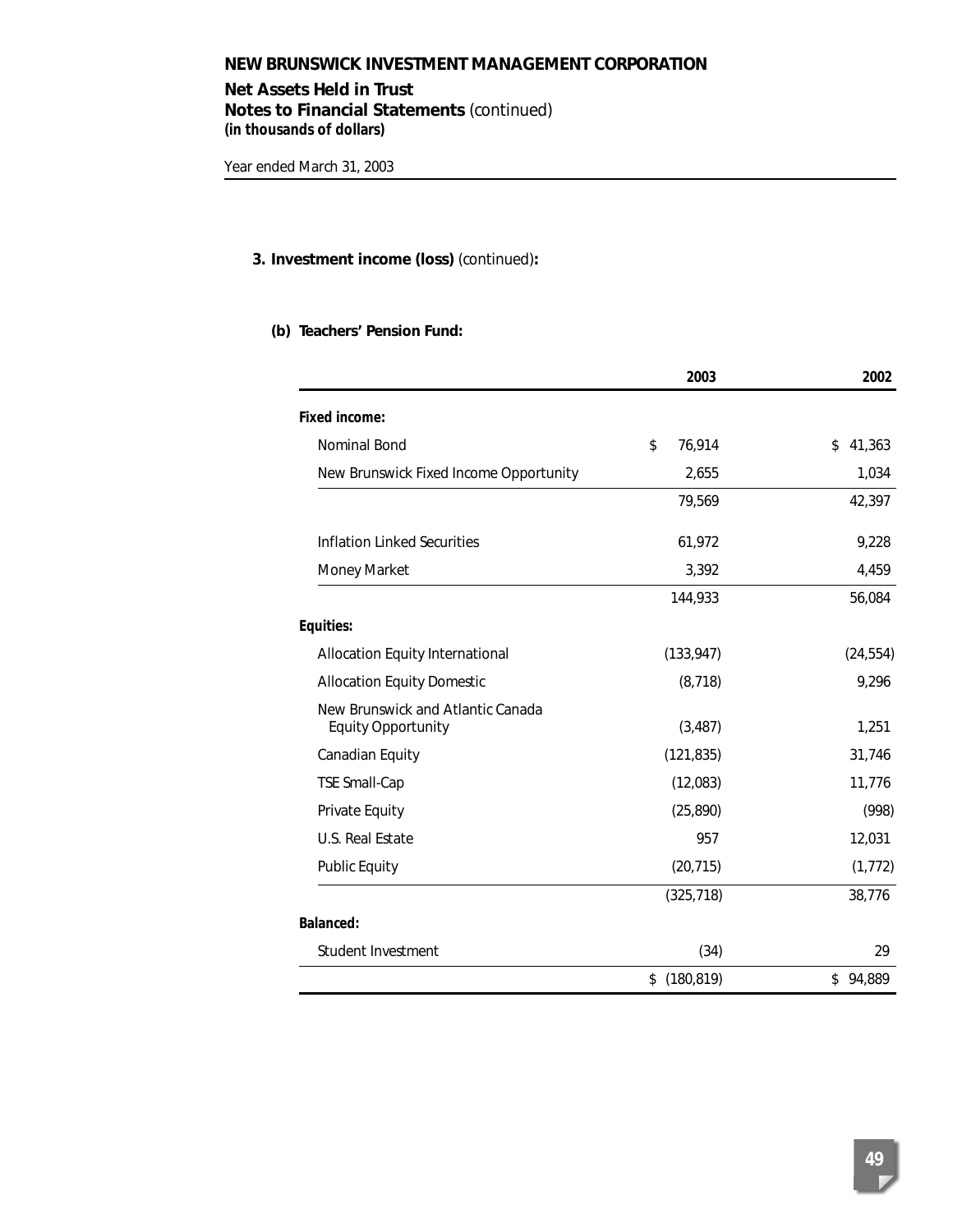# **Net Assets Held in Trust**

**Notes to Financial Statements** *(continued)* **(in thousands of dollars)**

### **3. Investment income (loss)** *(continued)***:**

### **(c) Judges' Superannuation Fund:**

|                                                                | 2003           | 2002      |
|----------------------------------------------------------------|----------------|-----------|
| Fixed income:                                                  |                |           |
| Nominal Bond                                                   | \$<br>480      | \$<br>256 |
| New Brunswick Fixed Income Opportunity                         | 21             | 8         |
|                                                                | 501            | 264       |
| Inflation Linked Securities                                    | 468            | 69        |
| Money Market                                                   | 27             | 35        |
|                                                                | 996            | 368       |
| Equities:                                                      |                |           |
| Allocation Equity International                                | (1, 286)       | (223)     |
| <b>Allocation Equity Domestic</b>                              | (70)           | 72        |
| New Brunswick and Atlantic Canada<br><b>Equity Opportunity</b> | (28)           | 10        |
| Canadian Equity                                                | (1, 111)       | 292       |
| <b>TSE Small-Cap</b>                                           | (110)          | 99        |
| Private Equity                                                 | (205)          | (8)       |
| U.S. Real Estate                                               | 7              | 95        |
| <b>Public Equity</b>                                           | (165)          | (14)      |
|                                                                | (2,968)        | 323       |
| <b>Balanced:</b>                                               |                |           |
| Student Investment                                             |                |           |
|                                                                | \$<br>(1, 972) | \$<br>691 |